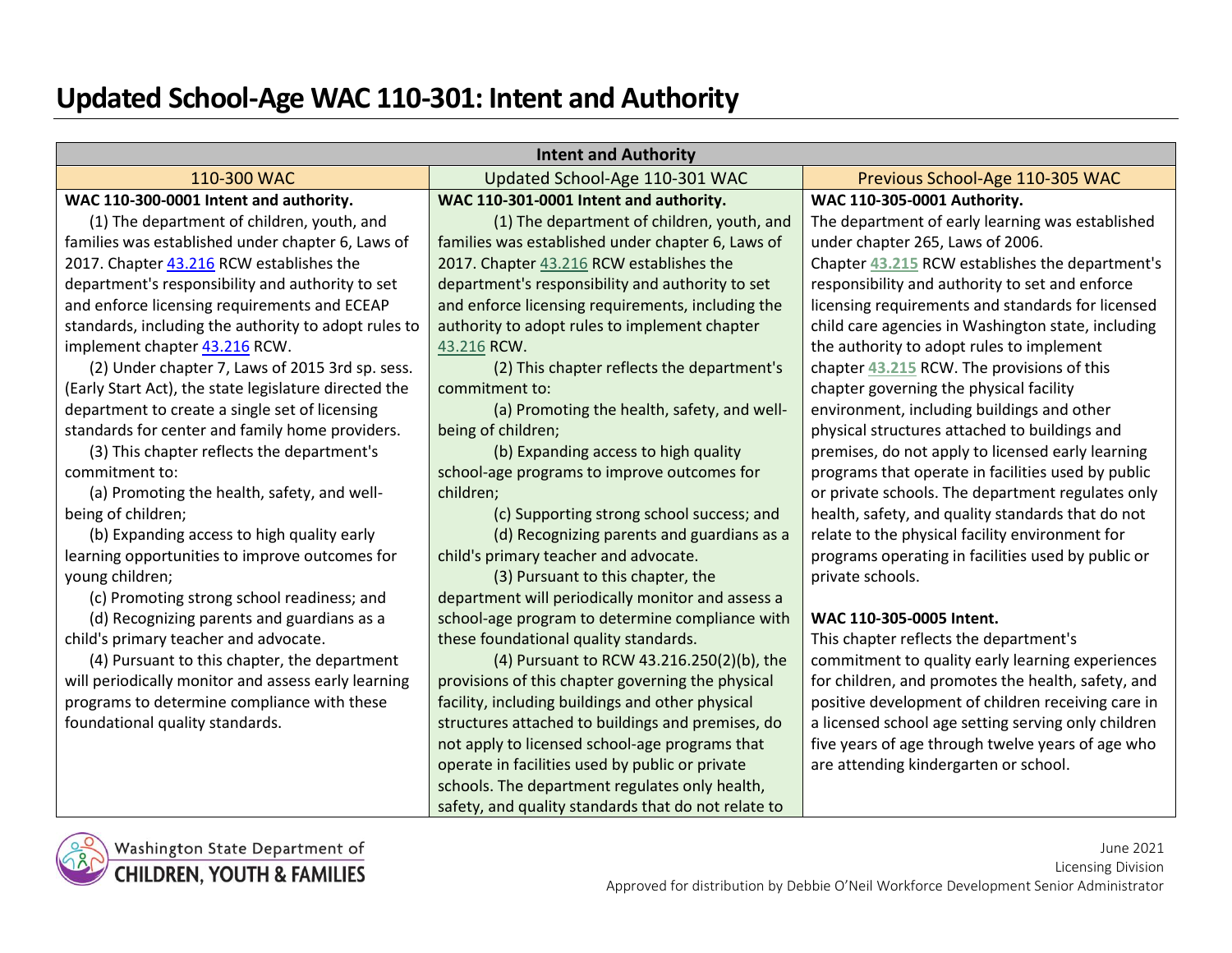|                                                                                            | the physical facility for programs operating in                                                                                             |                                                     |
|--------------------------------------------------------------------------------------------|---------------------------------------------------------------------------------------------------------------------------------------------|-----------------------------------------------------|
| facilities used by public or private schools.                                              |                                                                                                                                             |                                                     |
| What's Different? WAC 110-301-0001 Intent and authority.                                   |                                                                                                                                             |                                                     |
| Previous 110-305 vs Updated 110-301: Same info in both versions.<br>$\bullet$              |                                                                                                                                             |                                                     |
|                                                                                            | 110-300 vs Updated 110-301: Same rule, except 110-300 mentions Early Start Act and 110-301 does not; 110-301 includes info about RCW        |                                                     |
|                                                                                            | 43.216.250(2)(b) re: programs that operate in facilities used by public or private schools. RCW 43.216.250(2)(b) does not apply to 110-300. |                                                     |
|                                                                                            | <b>Intent and Authority</b>                                                                                                                 |                                                     |
| 110-300 WAC                                                                                | Updated School-Age 110-301 WAC                                                                                                              | Previous School-Age 110-305 WAC                     |
| <b>WAC 110-300-0005 Definitions.</b>                                                       | WAC 110-301-0005 Definitions. The following                                                                                                 | <b>WAC 110-305-0010 Definitions.</b>                |
| The following definitions apply to this chapter:                                           | definitions apply to this chapter:                                                                                                          | The following definitions apply throughout this     |
| "Accessible to children" means items, areas or                                             | "Accessible to children" means items,                                                                                                       | chapter unless the context clearly indicates        |
| materials of an early learning program that a child                                        | areas, or materials of a school-age program that a                                                                                          | otherwise. Certain definitions appear in the        |
| can reasonably reach, enter, use, or get to on their                                       | child can reasonably reach, enter, use, or get to on                                                                                        | section the term is used if the definition applies  |
| own.                                                                                       | their own.                                                                                                                                  | only to a specific section or sections:             |
| "Accommodations" means program curriculum                                                  | "Accommodations" means program                                                                                                              | "Accessible to children" means areas of the         |
| and instruction, activities, spaces, and materials                                         | activities, spaces, and materials that have been                                                                                            | facility and materials that the children can easily |
| that have been adapted to help children and                                                | adapted to help children and adults with special                                                                                            | get to on their own.                                |
| adults with special need function within their                                             | needs function within their surroundings.                                                                                                   | "Agency" as used in this chapter, has the same      |
| "Active supervision" or "actively<br>meaning as in RCW 43.215.010 (1)(c).<br>surroundings. |                                                                                                                                             |                                                     |
| "Active supervision" or "actively supervise"                                               | supervise" means a heightened standard of care                                                                                              | "Applicant" is the individual or entity that seeks  |
| means a heightened standard of care beyond                                                 | beyond supervision. This standard requires a                                                                                                | a license to provide early learning services under  |
| supervision. This standard requires an early                                               | school-age provider to see and hear the children                                                                                            | this chapter.                                       |
| learning provider to see and hear the children                                             | they are responsible for during higher risk                                                                                                 | "Available" means accessible and ready for use      |
| they are responsible for during higher risk                                                | activities. The provider must be able to prevent or                                                                                         | or service.                                         |
| activities. The provider must be able to prevent or                                        | instantly respond to unsafe or harmful events.                                                                                              | "Bathroom" means any room containing a built-       |
| instantly respond to unsafe or harmful events.                                             | "ADA" refers to the Americans with                                                                                                          | in flush-type toilet.                               |
| "ADA" refers to the Americans with Disabilities                                            | Disabilities Act.                                                                                                                           | "Capacity" means the maximum number of              |
| Act, as now and hereafter amended.                                                         | "Aide" is a person who offers support to                                                                                                    | children the licensee is authorized by the          |
| "Aide" is a person who offers support to the                                               | the school-age program staff.                                                                                                               | department to have in care at any given time.       |
| early learning program staff.                                                              | "Allergy" or "allergies" refers to an                                                                                                       | "Child" means a child not less than five years of   |
| "Allergy" or "allergies" refers to an overreaction                                         | overreaction of the immune system to a substance                                                                                            | age through twelve years of age who is attending    |
| of the immune system to a substance that is                                                | that is harmless to most people. During an allergic                                                                                         | kindergarten or school.                             |
| harmless to most people. During an allergic                                                | reaction, the body's immune system treats the                                                                                               | "Child abuse or neglect" has the same meaning       |
| reaction, the body's immune system treats the                                              | substance or "allergen" as an invader. The body                                                                                             | as "abuse or neglect" under RCW 26.44.020 and       |
| substance or "allergen" as an invader. The body                                            | overreacts by releasing chemicals that may cause                                                                                            | chapter 388-15 WAC.                                 |
| overreacts by releasing chemicals that may cause                                           | symptoms ranging from mildly annoying to life                                                                                               | "Child care" means the developmentally              |
| symptoms ranging from mildly annoying to life                                              | threatening. Common allergens include certain                                                                                               | appropriate care, protection, and supervision of    |
| threatening. Common allergens include certain                                              | foods (milk, eggs, fish, shellfish, common tree nuts,                                                                                       | children that is designed to promote positive       |
|                                                                                            |                                                                                                                                             |                                                     |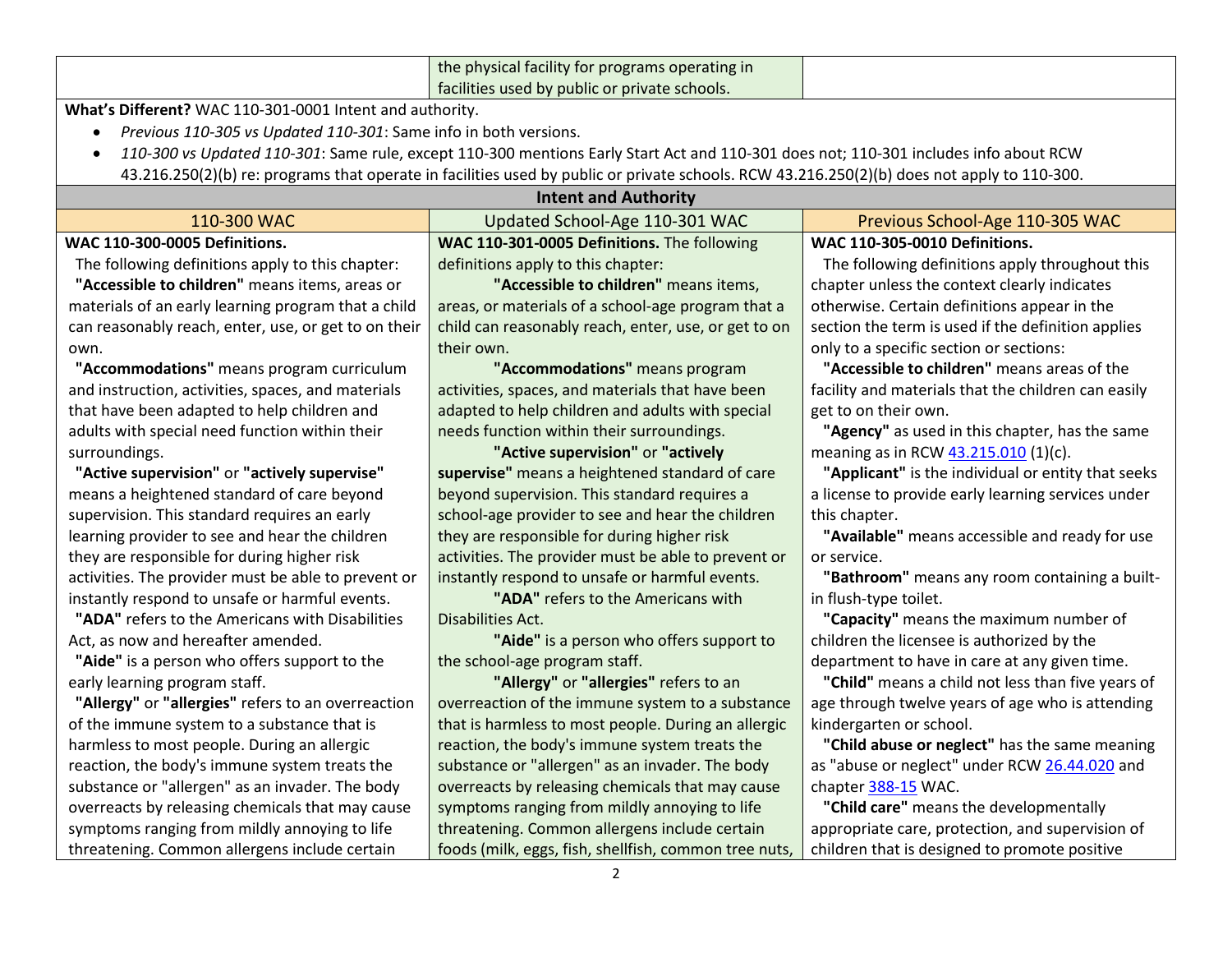foods (milk, eggs, fish, shellfish, common tree nuts, peanuts, wheat, and soybeans) pollen, mold, or medication.

**"Annual"** means the calendar year, January 1st through December 31st.

**"Applicant"** means an individual who has made a formal request for a child care license,

certification, exemption, or portable background check.

**"Appropriate"** when used to refer to child care or educational materials means that the materials will interest and challenge children in terms of their ages and abilities.

**"Appropriately"** means correct or properly suited for a particular situation.

**"Assistant director"** is a person responsible for the overall management of the center early learning program including the facility and operations.

**"Assistant teacher"** is a person whose work is to assist a lead teacher or licensee in providing instructional supports to children and implementing a developmentally appropriate program. The assistant must carry out assigned tasks under the supervision of a lead teacher, program supervisor, director, assistant director, or licensee.

**"ASTM"** refers to the American Society for Testing and Materials.

**"Bathroom"** means a room containing a built-in, flush-type toilet.

**"Bias"** means a tendency to believe that some people or ideas are better than others that usually results in treating some people unfairly.

**"Body of water"** or **"bodies of water"** is a natural area or human-made area or device that contains or holds a depth of more than two inches of water. Examples include swimming pools, ditches,

peanuts, wheat, and soybeans) pollen, mold, or medication.

**"Annual"** or **"annually"** means an event that occurs each calendar year, not to exceed 365 days between occurrences.

**"Applicant"** means an individual who has made a formal request for a child care license, certification, exemption, or portable background check.

**"Appropriate"** when used to refer to program or educational materials means that the materials will interest and challenge children in terms of their ages and abilities.

**"Appropriately"** means correct or properly suited for a particular situation.

**"Assistant teacher"** is a person whose work is to assist a lead teacher, site director, or program director in providing instructional supports to children and implementing a developmentally appropriate program. The assistant teacher must carry out assigned tasks under the supervision of a lead teacher, site director, or program director.

**"ASTM"** refers to the American Society for Testing and Materials.

**"Bathroom"** means a room containing a built-in, flush-type toilet.

**"Bias"** means a tendency to believe that some people or ideas are better than others that usually results in treating some people unfairly.

**"Body of water"** or **"bodies of water"** is a natural area or human-made area or device that contains or holds a depth of more than two inches of water. Examples include swimming pools, ditches, canals, fish ponds, water retention areas, excavations, and quarries.

**"CACFP"** means the Child and Adult Care Food Program established by Congress and funded growth and educational experiences for children outside the child's home for periods of less than twenty-four hours a day.

**"Clean"** or **"cleaning"** means to remove dirt and debris (such as soil, food, blood, urine, or feces) by scrubbing and washing with a soap or detergent solution and rinsing with water. Cleaning is the first step in the process of sanitizing or disinfecting a surface or item.

**"Confidential"** means the protection of personal information, such as the child's records, from persons who are not authorized to see or hear it.

**"Denial of a license"** means department action to not issue a child care license to an applicant for an initial license, or to a licensee operating under an initial license seeking a nonexpiring full license, based on the applicant's or initial licensee's inability or failure to meet the requirements of chapter [43.215](http://app.leg.wa.gov/RCW/default.aspx?cite=43.215) RCW or requirements adopted by the department pursuant to chapte[r 43.215](http://app.leg.wa.gov/RCW/default.aspx?cite=43.215) RCW.

**"Department"** or **"DEL"** means the Washington state department of early learning.

**"Developmentally appropriate"** means curriculum, materials or activities provided at a level that is consistent with the abilities or learning skills of the child.

**"Discipline"** means a method used to redirect a child in order to achieve a desired behavior.

**"Disinfect"** or **"disinfecting"** means to eliminate virtually all germs on a surface by the process of cleaning and rinsing, followed by:

(a) A chlorine bleach and water solution of one tablespoon of chlorine bleach to one quart of cool water, allowed to stand wet for at least two minutes; or

(b) Other disinfectant product if used strictly according to the manufacturer's label instructions including, but not limited to, quantity used, time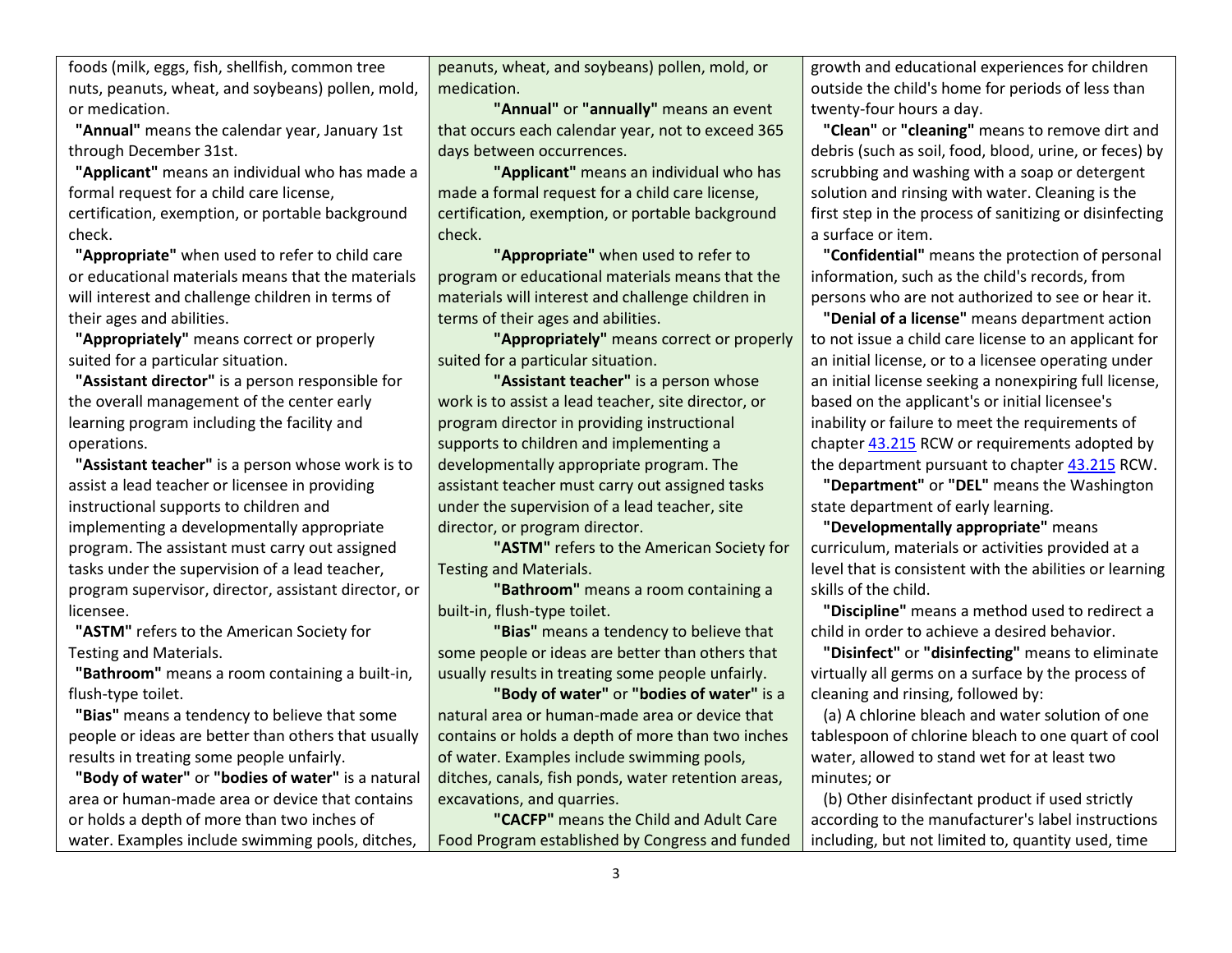canals, fish ponds, water retention areas, excavations, and quarries.

**"CACFP"** means the Child and Adult Care Food Program established by Congress and funded by the United States Department of Agriculture (USDA).

**"Cannabis"** (also known as "marijuana") refers to all parts of the cannabis plant, whether growing or not, the seeds thereof, the resin or concentrate extracted from any part of the plant and every compound, manufacture, salt, derivative, mixture, or preparation of the plant, its seeds, or resin.

**"Capacity"** means the maximum number of children an early learning provider is authorized by the department to have in care at any given time. This includes any children on-site at the early learning program and any children in transit to or from the program or other activities such as field trips while the children are signed in to the care of the program.

**"Center early learning program"** is a facility providing regularly scheduled care for a group of children birth through twelve years of age for periods of less than twenty-four hours a day, pursuant to RCW  $43.216.010(1)(a)$  (child day care center).

**"Center early learning program licensee"** or **"center licensee"** means an entity licensed and authorized by the department to operate a center early learning program.

**"Certificate of exemption (COE)"** means a form that is approved by the Washington state department of health and consistent with the requirements of WA[C 246-105-050\(](https://apps.leg.wa.gov/wac/default.aspx?cite=246-105-050)2), or an immunization form produced by the state immunization information system.

**"Certificate of immunization status (child)"** means a form that is approved by the Washington

by the United States Department of Agriculture (USDA).

**"Cannabis"** (also known as "marijuana") refers to all parts of the cannabis plant, whether growing or not, the seeds thereof, the resin or concentrate extracted from any part of the plant and every compound, manufacture, salt, derivative, mixture, or preparation of the plant, its seeds, or resin.

**"Capacity"** means the maximum number of children a school-age program is authorized by the department to have in care at any given time. This includes any children on-site at the school-age program and any children in transit to or from the program or other activities such as field trips while the children are signed in to the care of the program.

**"Certificate of exemption (COE)"** means a form that is approved by the DOH and consistent with the requirements of WA[C 246-105-050,](https://app.leg.wa.gov/wac/default.aspx?cite=246-105-050) or an immunization form produced by the state immunization information system.

**"Certificate of immunization status (child)"** means a form that is approved by the DOH and consistent with the requirements of WA[C 246-](https://app.leg.wa.gov/wac/default.aspx?cite=246-105-050) [105-050,](https://app.leg.wa.gov/wac/default.aspx?cite=246-105-050) or an immunization form produced by the state immunization information system.

**"Certification"** means, as applied to the licensing process, department approval of a person, home, or facility that is exempt from licensing but requests evidence that the program meets these foundational licensing standards.

**"Child"** means an individual who is five years of age through twelve years of age and is attending a public or private school or is receiving home-based instruction under chapter 28A.200 RCW.

the product must be left in place, adequate time to allow the product to dry or rinsing if applicable, and appropriateness for use on the surface to be disinfected. Any disinfectant used on food contact surfaces or toys must be labeled safe for food contact surfaces.

**"DOH"** means the Washington state department of health.

**"DSHS"** means the Washington state department of social and health services.

**"Enforcement action"** means a department issued:

(a) Denial, suspension, revocation or modification of a license;

(b) Probationary license;

(c) Civil monetary penalty (fine); or

(d) Disqualification from having unsupervised access to children in care.

**"Fine"** has the same meaning as "civil monetary penalty," "civil fines," or "monetary penalty" under chapter [43.215](http://app.leg.wa.gov/RCW/default.aspx?cite=43.215) RCW.

**"Inaccessible to children"** means an effective method or barrier that reasonably prevents a child's ability to reach, enter, or use items or areas.

**"Licensed space"** means the indoor and outdoor space on the premises approved by the department for the purpose of providing licensed child care.

**"Licensee"** for the purposes of this chapter, means the individual listed on a school age child care license issued by the department of early learning authorizing that individual to provide child care under the requirements of this chapter and chapter [43.215](http://app.leg.wa.gov/RCW/default.aspx?cite=43.215) RCW.

**"Licensor"** means an individual employed by the department and designated by the director to inspect and monitor an agency or other child care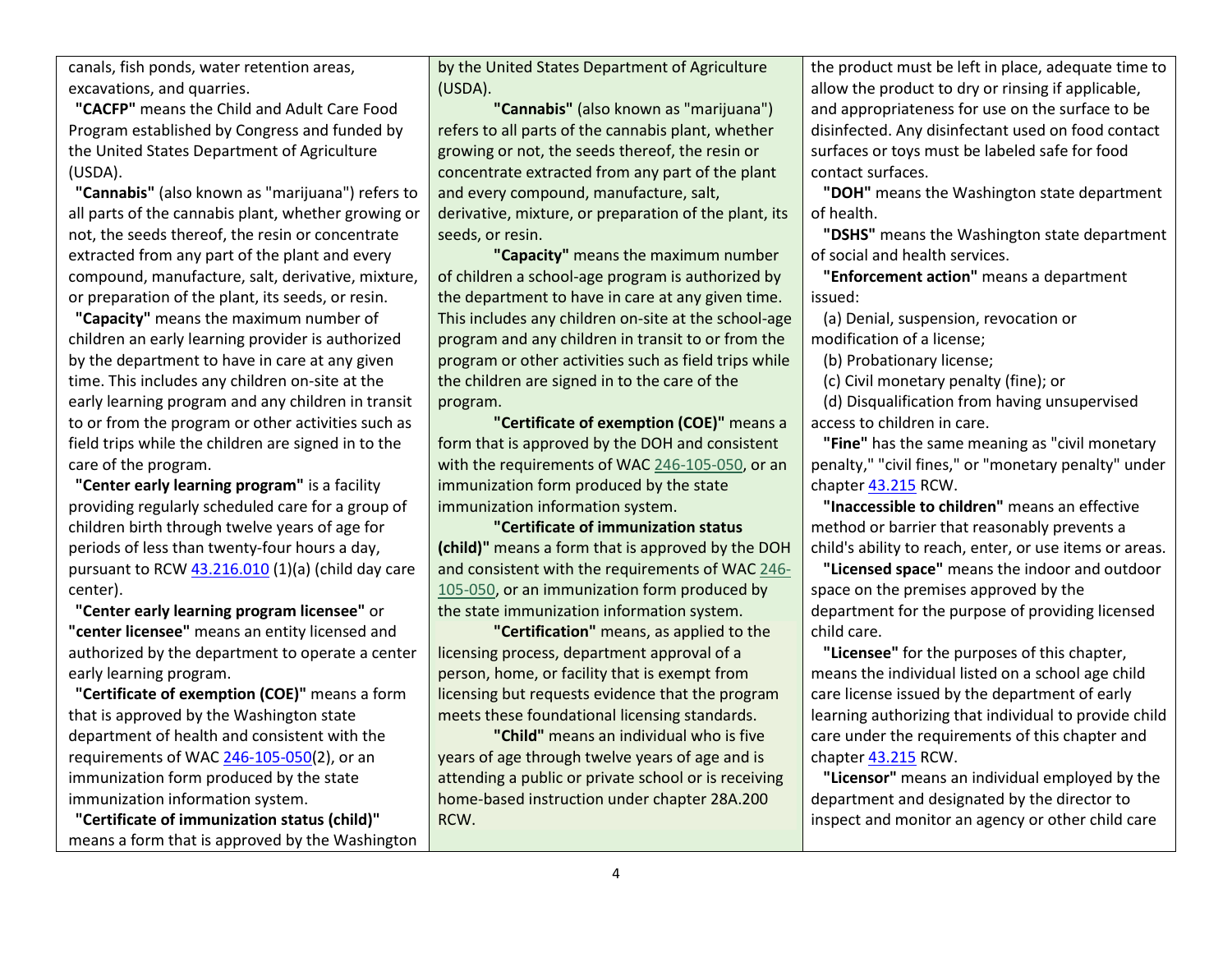state department of health and consistent with the requirements of WAC [246-105-050\(](https://apps.leg.wa.gov/wac/default.aspx?cite=246-105-050)1), or an immunization form produced by the state immunization information system.

**"Certification"** means department approval of a person, home, or facility that is exempt from licensing but requests evidence that the program meets these foundational licensing standards.

**"Child"** means an individual who is younger than age thirteen, including any infant, toddler, preschool-age child, or school-age child as defined in this chapter.

**"Child abuse"** or **"neglect"** means the physical abuse, sexual abuse, sexual exploitation, abandonment, negligent treatment or maltreatment of a child by any person as defined in RCW [26.44.020.](http://app.leg.wa.gov/RCW/default.aspx?cite=26.44.020)

**"Child care"** refers to supervision of children outside the child's home for periods of less than twenty-four hours a day.

**"Child care basics"** or **"CCB"** means curriculum designed to meet the initial basic training requirement for early learning program staff working in licensed or certified programs in Washington state. It serves as a broad introduction for professionals who are pursuing a career in the early care and education field.

**"Chromated copper arsenate"** or **"CCA"** is a wood preservative and insecticide that contains roughly twenty-two percent arsenic, a known carcinogen. The United States restricted the use of CCA on residential lumber in 2003, but it can still be found on older decks and playground equipment. Information about the health hazards of arsenic can be found on the department of health's website.

**"Clean"** or **"cleaning"** means to remove dirt and debris from a surface by scrubbing and washing

**"Child abuse"** or **"neglect"** means the physical abuse, sexual abuse, sexual exploitation, abandonment, negligent treatment or maltreatment of a child by any person as defined in RCW [26.44.020.](http://app.leg.wa.gov/RCW/default.aspx?cite=26.44.020)

**"Child care"** refers to supervision of children outside the child's home for periods of less than twenty-four hours a day.

**"Chromated copper arsenate"** or **"CCA"** is a wood preservative and insecticide that contains roughly twenty-two percent arsenic, a known carcinogen. The United States restricted the use of CCA on residential lumber in 2003, but it can still be found on older decks and playground equipment. Information about the health hazards of arsenic can be found on the DOH's website.

**"Clean"** or **"cleaning"** means to remove dirt and debris from a surface by scrubbing and washing with a detergent solution and rinsing with water. This process must be accomplished before sanitizing or disinfecting a surface.

**"Confidential"** means the protection of personal information, such as the child's records, from individuals who are not authorized to see or hear the information.

**"Consistent care"** means providing steady opportunities for children to build emotionally secure relationships by primarily interacting with a limited number of school-age program staff.

**"Contagious disease"** means an illness caused by an infectious agent of public health concern which can be transmitted from one person, animal, or object to another person by direct or indirect means including transmission through an intermediate host or vector, food, water, or air. Contagious diseases pertinent to this chapter are described in WA[C 246-110-010.](https://app.leg.wa.gov/wac/default.aspx?cite=246-110-010)

facility for compliance with the requirements of this chapter and chapter [43.215](http://app.leg.wa.gov/RCW/default.aspx?cite=43.215) RCW.

**"MERIT"** means the managed education registry information tool used to track professional development for early learning professionals. See also "STARS."

**"Modification of a license"** means department action to change the conditions identified on a current license.

**"Nonexpiring full license"** or **"nonexpiring license"** means a full license with no expiration date that is issued to a licensee following the initial licensing period as provided in WAC [170-297-1430.](https://apps.leg.wa.gov/wac/default.aspx?cite=170-297-1430)

**"Nonprescription medication"** means any of the following:

(a) Nonaspirin fever reducers or pain relievers;

(b) Nonnarcotic cough suppressants;

(c) Cold or flu medications;

(d) Antihistamines or decongestants;

(e) Vitamins;

(f) Ointments or lotions specially intended to relieve itching;

(g) Diaper ointments and talc free powders specially used in the diaper area of children;

(h) Sun screen;

(i) Hand sanitizer gels; or

(j) Hand wipes with alcohol.

**"Personal needs"** means an individual's hygiene, toileting, medication, cleansing, eating or clothing needs. Personal needs does not mean smoking or use of tobacco products, illegal drug use or misuse of prescription drugs, conducting business or related activities, sleeping or napping, screen time, or leaving children in care unattended.

**"Physical facility environment"** means all of the physical structures maintained within or attached to the structural building and premises.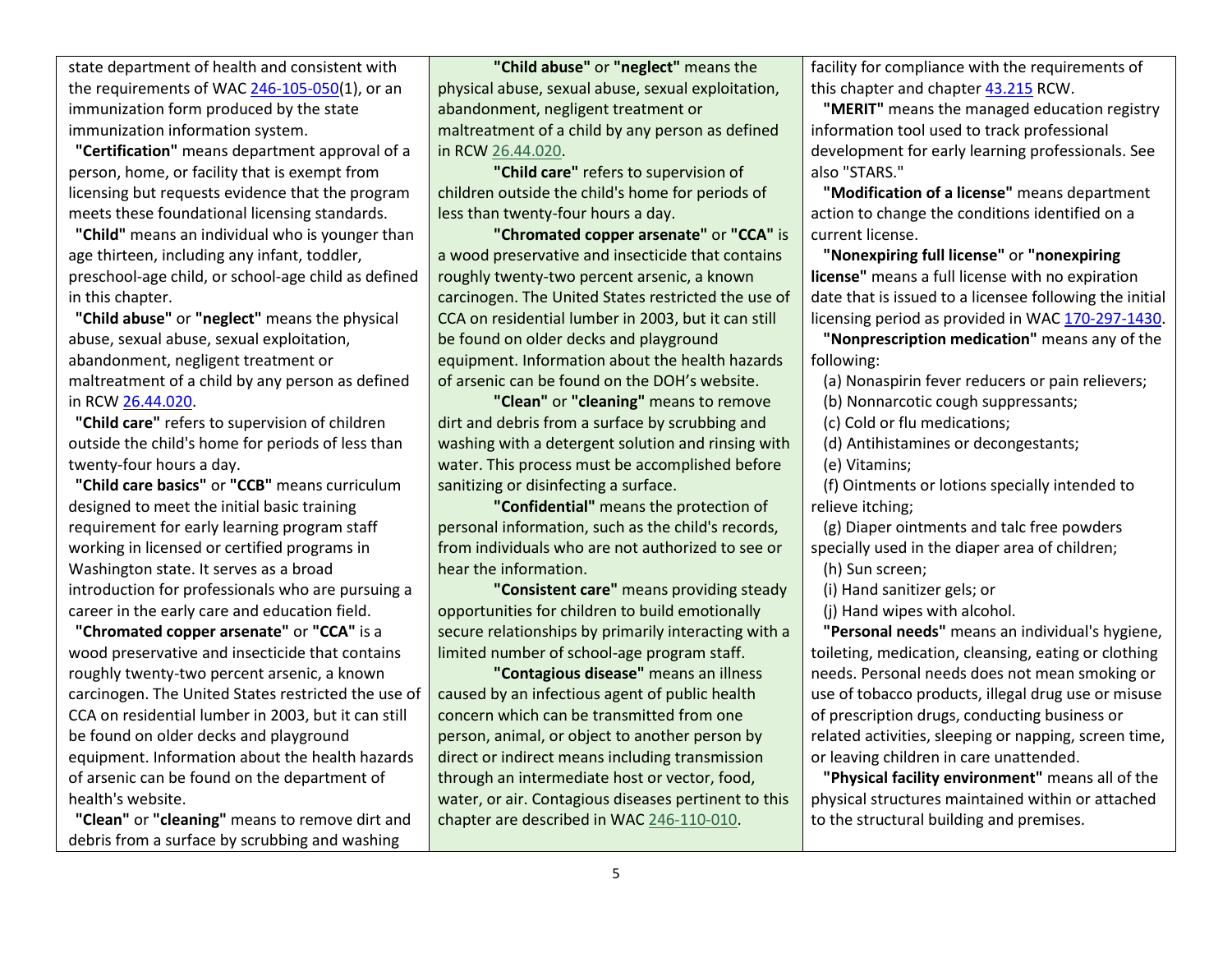with a detergent solution and rinsing with water. This process must be accomplished before sanitizing or disinfecting a surface.

**"Confidential"** means the protection of personal information, such as the child's records, from individuals who are not authorized to see or hear the information.

**"Consistent care"** means providing steady opportunities for children to build emotionally secure relationships by primarily interacting with a limited number of early learning program staff.

**"Contagious disease"** means an illness caused by an infectious agent of public health concern which can be transmitted from one person, animal, or object to another person by direct or indirect means including transmission through an intermediate host or vector, food, water, or air. Contagious diseases pertinent to this chapter are described in WAC [246-110-010.](https://apps.leg.wa.gov/wac/default.aspx?cite=246-110-010)

**"Continuous"** means without interruptions, gaps, or stopping.

**"Core competencies"** are standards required by the department that detail what early learning providers need to know and are able to do to provide quality care and education for children and their families.

**"CPSC"** means the United States Consumer Product Safety Commission.

**"Cultural"** or **"culturally"** means in a way that relates to the ideas, customs, and social behavior of different societies.

**"Curriculum philosophy"** means a written statement of principles developed by an early learning provider to form the basis of the learning program of activities, including age appropriate developmental learning objectives for children.

**"Continuous"** means without interruptions, gaps, or stopping.

**"Core competencies"** are standards required by the Department that detail what a school-age provider need to know and are able to do to provide quality care and education for children and their families.

**"CPSC"** means the United States Consumer Product Safety Commission.

**"Cultural"** or **"culturally"** means in a way that relates to the ideas, customs, and social behavior of different societies.

**"Department of children, youth, and families," "DCYF,"** or **"the department"** refers to the Washington state department of children, youth, and families.

**"DOH"** refers to the Washington department of health.

**"Developmentally appropriate"** means: (a) A school-age provider interacts with each child in a way that recognizes and respects the child's chronological and developmental age;

(b) Knowledge about how children grow and learn;

(c) Reflects the developmental level of the individual child; and

(d) Interactions and activities are planned with the developmental needs of the individual child in mind.

**"Disability"** or **"disabilities"** has the same meaning in this chapter as in RCW [49.60.040\(](http://app.leg.wa.gov/RCW/default.aspx?cite=49.60.040)7), the Washington law against discrimination.

**"Disaster"** means a sudden event, such as an accident or natural catastrophe, that causes great damage or loss of life.

**"Discipline"** means a method used to redirect a child in order to achieve a desired behavior.

**"Physical restraint"** means the practice of rendering a child helpless or keeping a child in captivity.

**"Poison"** for the purposes of this chapter includes, but is not limited to, substances, chemicals, chemical compounds (other than naturally occurring compounds such as water or salt), or similar items, that even in small quantities are likely to cause injury or illness if they are swallowed or come into contact with a child's skin, eyes, mouth, or mucus membranes.

**"Premises"** means the licensed or unlicensed space at the licensed address including, but not limited to, buildings, land and residences.

**"RCW"** means Revised Code of Washington.

**"Revocation"** or **"revoke"** means the formal department action to close a child care business and take the license due to the licensee's failure to comply with chapte[r 43.215](http://app.leg.wa.gov/RCW/default.aspx?cite=43.215) RCW or requirements adopted pursuant to chapter [43.215](http://app.leg.wa.gov/RCW/default.aspx?cite=43.215) RCW.

**"Sanitize"** means to reduce the number of microorganisms on a surface by the process of:

(a) Cleaning and rinsing, followed by using:

(i) A chlorine bleach and water solution of threequarters teaspoon of chlorine bleach to one quart of cool water, allowed to stand wet for at least two minutes; or

(ii) Another sanitizer product if used strictly according to manufacturer's label instructions including, but not limited to, quantity used, time the product must be left in place, and adequate time to allow the product to dry, and appropriateness for use on the surface to be sanitized. If used on food contact surfaces or toys, a sanitizer product must be labeled as safe for food contact surfaces; or

(b) For laundry and dishwasher use only, "sanitize" means use of a bleach and water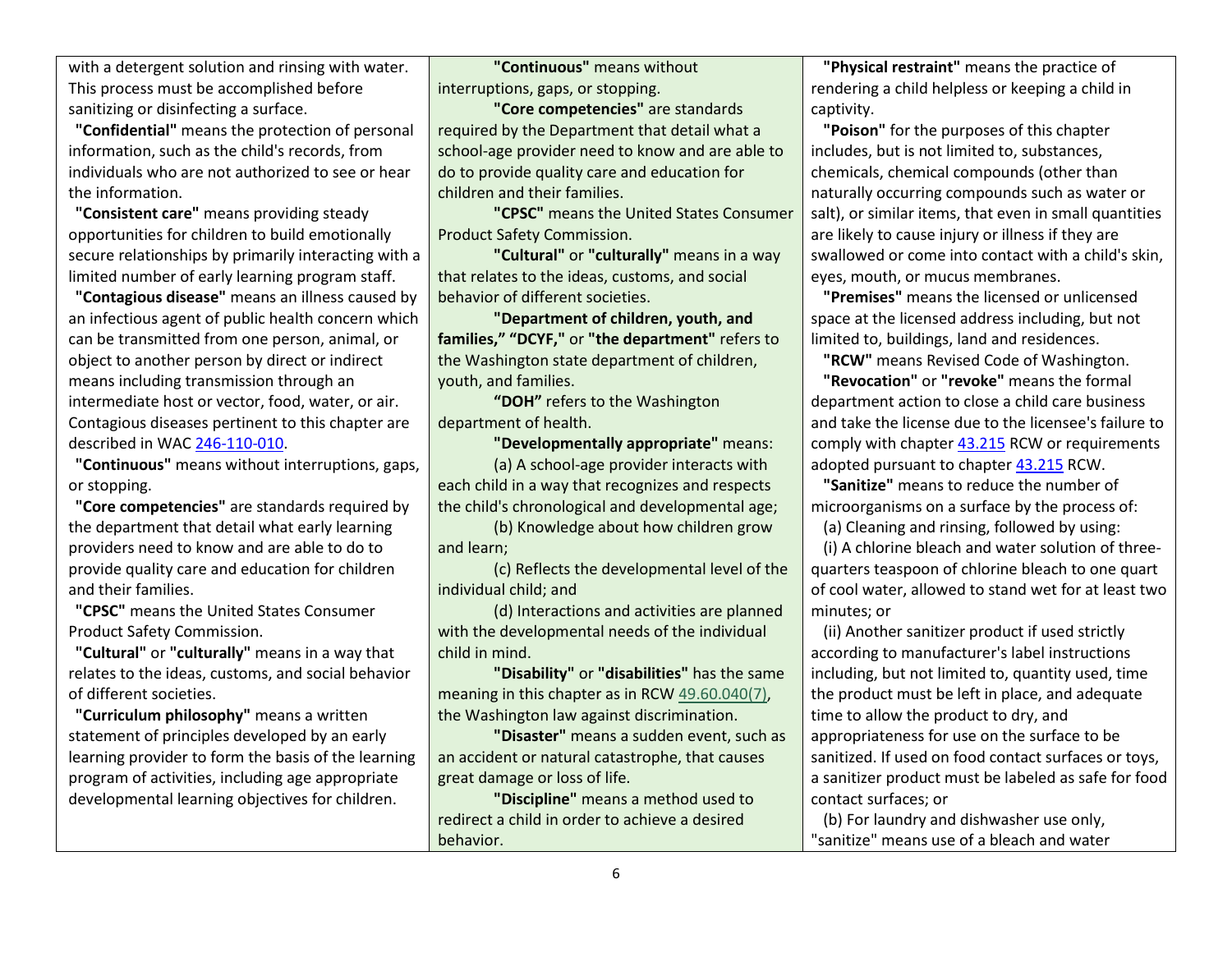**"DCYF"** or **"the department"** refers to the Washington state department of children, youth, and families.

**"Developmental screening"** is the use of standardized tools to identify a child at risk of a developmental delay or disorder. (Source: American Academy of Pediatrics, *Healthy Child Care America, 2009).*

**"Developmentally appropriate"** means: (a) An early learning provider interacts with each child in a way that recognizes and respects the child's chronological and developmental age; (b) Knowledge about how children grow and learn;

(c) Reflects the developmental level of the individual child; and

(d) Interactions and activities are planned with the developmental needs of the individual child in mind.

**"Director"** means the person responsible for the overall management of a center early learning program including the facility and operation.

**"Disability"** or **"disabilities"** has the same meaning in this chapter as in RCW [49.60.040\(](http://app.leg.wa.gov/RCW/default.aspx?cite=49.60.040)7), the Washington law against discrimination.

**"Discipline"** means a method used to redirect a child in order to achieve a desired behavior.

**"Disinfect"** means to eliminate virtually all germs from an inanimate surface by the process of cleaning and rinsing, followed by:

(a) The application of a fragrance-free chlorine bleach and water solution following the department of health's current guidelines for mixing bleach solutions for child care and similar environments; or

(b) The application of other disinfectant products registered with the EPA, if used strictly according to the manufacturer's label instructions including,

**"Disinfect"** means to eliminate virtually all germs from an inanimate surface by the process of cleaning and rinsing, followed by:

(a) The application of a fragrance-free chlorine bleach and water solution following the DOH's current guidelines for mixing bleach solutions for child care and similar environments; or

(b) The application of other disinfectant products registered with the EPA, if used strictly according to the manufacturer's label instructions including, but not limited to, quantity, time the product must be left in place, adequate time to allow the product to dry or rinsing if applicable, and appropriateness for use on the surface to be disinfected. Any disinfectant used on food contact surfaces or toys must be labeled "safe for food contact surfaces."

**"DOD"** means the United States department of defense.

**"Disinfectant"** means a chemical or physical process that kills bacteria and viruses.

**"Drinking water"** or **"potable water"** is water suitable for drinking by the public as determined by the DOH or a local health jurisdiction.

**"Dual language learners"** refers to children who are learning two or more languages at the same time. This term includes children who learn two or more languages from birth, and children who are still mastering their home language when they are introduced to and start learning a second language. (Source: The *Washington State Early Learning and Development Guidelines.)*

**"Electronic record"** means a record generated, communicated, received or stored by electronic means for use in an information system solution or temperature control of a minimum 140 degrees Fahrenheit.

**"Screen time"** means watching, using or playing television, computers, video games, video or DVD players, mobile communication devices, and similar devices.

**"Staff"** means a person or persons employed by the licensee to provide child care and to supervise children served at the center.

**"STARS"** means the state training and registry system.

**"Suspension of a license"** means a formal department action to immediately stop a license pending a department decision regarding further enforcement action.

**"Unlicensed space"** means the indoor and outdoor areas of the premises not approved as licensed space by DEL that the licensee must make inaccessible to the children during child care hours.

**"Unsupervised access"** has the same meaning as unsupervised access in WAC [170-06-0020.](https://apps.leg.wa.gov/wac/default.aspx?cite=170-06-0020)

**"WAC"** means the Washington Administrative Code.

**"Weapons"** means an instrument or device of any kind that is used or designed to be used to inflict harm including, but not limited to, rifles, handguns, shotguns, antique firearms, knives, swords, bows and arrows, BB guns, pellet guns, air rifles, electronic or other stun devices, or fighting implements.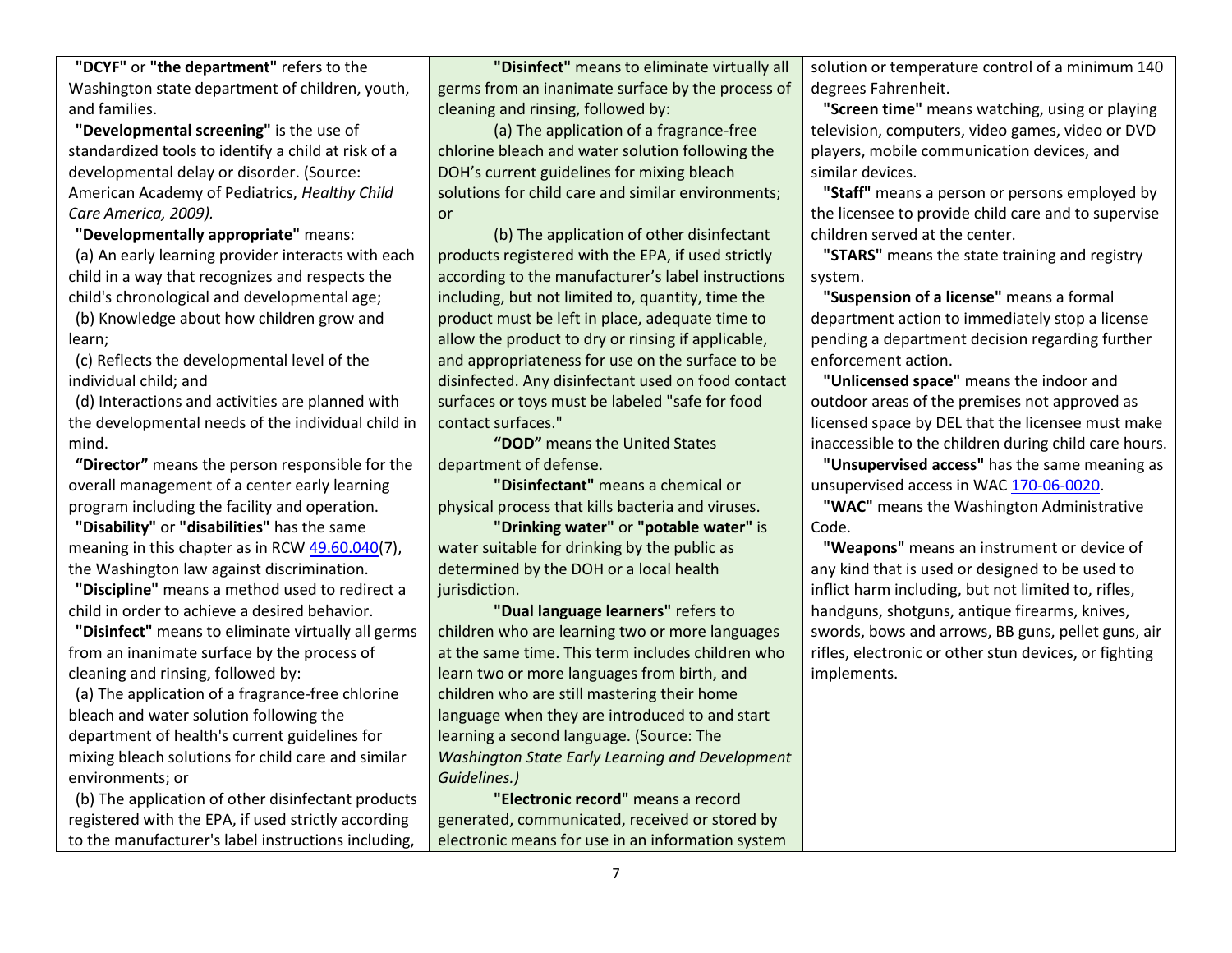but not limited to, quantity, time the product must be left in place, adequate time to allow the product to dry or rinsing if applicable, and appropriateness for use on the surface to be disinfected. Any disinfectant used on food contact surfaces or toys must be labeled "safe for food contact surfaces."

**"Disinfectant"** means a chemical or physical process that kills bacteria and viruses.

**"Drinking water"** or **"potable water"** is water suitable for drinking by the public as determined by the Washington state department of health or a local health jurisdiction.

**"Dual language learners"** refers to children who are learning two or more languages at the same time. This term includes children who learn two or more languages from birth, and children who are still mastering their home language when they are introduced to and start learning a second language. (Source: The *Washington State Early Learning and Development Guidelines.)*

**"Early achievers"** is a statewide system of highquality early learning that connects families to early learning programs with the help of an easy to understand rating system and offers coaching, professional development, and resources for early learning providers to support each child's learning and development.

**"Early childhood education (ECE) initial certificate"** (twelve quarter credits) is Washington's initial certificate in early childhood education and serves as the point of entry for a career in early learning and covers foundational content for early learning professionals.

**"Early childhood education (ECE) short certificate"** (initial certificate plus eight quarter credits) is Washington's short certificate in early childhood education and offers areas of

or for transmission from one information system to another.

**"Electronic signature"** means a signature in electronic form attached to or logically associated with an electronic record including, but not limited to, a digital signature. An electronic signature is a paperless way to sign a document using an electronic sound, symbol, or process, attached to or logically associated with a record, and executed or adopted by a person with the intent to sign the record.

**"Electronic workforce registry"** refers to the Washington state department of children, youth, and families' current database of professional records of individual school-age providers.

**"Emergency preparedness"** means a continuous cycle of planning, organizing, training, equipping, exercising, evaluating, and taking corrective action in an effort to ensure effective coordination in case of emergencies or during incident response.

**"Enforcement action"** means denial, suspension, revocation, modification, or nonrenewal of a license pursuant to RCW [43.216.325.](http://app.leg.wa.gov/RCW/default.aspx?cite=43.216.325) A school-age provider may contest enforcement actions and seek an adjudicative proceeding pursuant to chapte[r 110-03](https://app.leg.wa.gov/wac/default.aspx?cite=110-03) WAC.

**"EPA"** means the United States Environmental Protection Agency.

**"Exempt"** or **"exemption"** means, as applied to immunizations, a type of immunization status where a child has not been fully immunized against one or more vaccine preventable diseases required by chapter 246-105 WAC for full immunization due to medical, religious, philosophical or personal reasons. Under chapter 362, Laws of 2019, if a child plans on attending or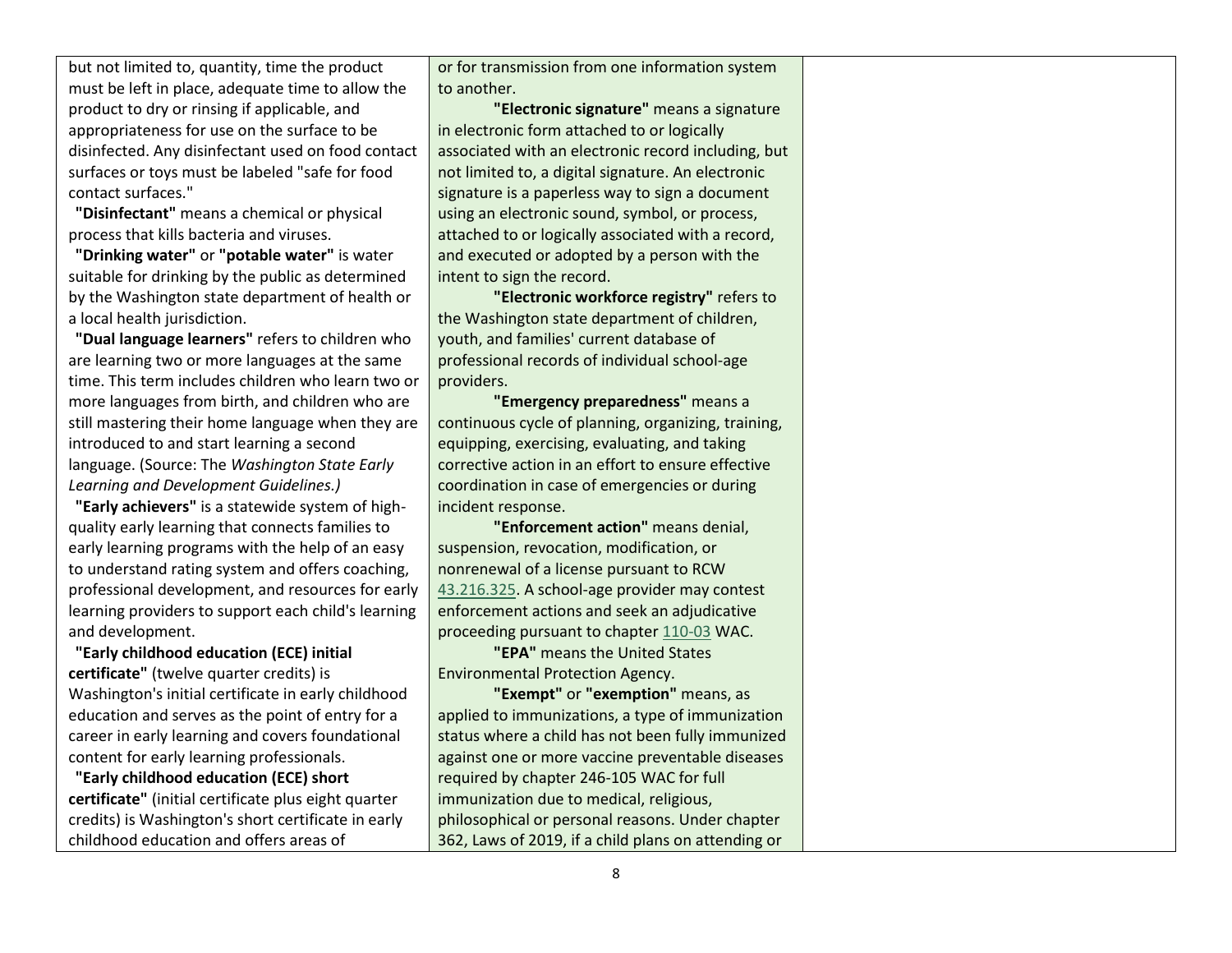specialization, building on the state's initial certificate.

**"Early childhood education (ECE) state certificate"** (short certificate plus twenty-seven quarter credits) is Washington's state certificate in early childhood education and is the benchmark for Level 2 core competencies for early care and education professionals and prepares for the next step, an associate's degree in early childhood education.

**"Early learning program"** refers to regularly scheduled care for a group of children birth through twelve years of age for periods of less than twenty-four hours, licensed by the department.

**"Early learning program space"** means the licensed indoor and outdoor space on the premises approved by the department for the purpose of providing licensed child care.

**"Early learning program staff"** refers to all persons who work, substitute, or volunteer in an early learning program during hours when children are or may be present, excluding licensees.

**"Early learning provider"** or **"provider"** refers to an early learning licensee or designee who works in an early learning program during hours when children are or may be present. Designees include center directors, assistant directors, program supervisors, lead teachers, assistants, aides, and volunteers.

**"ECEAP"** or **"early childhood education and assistance program"** is a comprehensive preschool program that provides free services and support to eligible children and their families.

**"Electronic record"** means a record generated, communicated, received or stored by electronic means for use in an information system or for

is attending a school-age program, a philosophical or personal objection may not be used to exempt a child from the measles, mumps, and rubella vaccine.

**"Expel"** or **"expulsion"** means to end a child's enrollment in a school-age program. A school-age provider will end a child's enrollment if the provider is unable to meet a child's needs due to the child's challenging behavior.

**"Facility Licensing Compliance Agreement (FLCA)"** means an agreement issued by the department in lieu of the department taking enforcement action against a school-age provider.

**"FDA"** means the United States Food and Drug Administration.

**"Food worker card"** means a food and beverage service worker's permit as required under chapte[r 69.06](http://app.leg.wa.gov/RCW/default.aspx?cite=69.06) RCW.

**"Foundational quality standards"** refers to the administrative and regulatory requirements contained within this chapter. These standards are designed to promote the development, health, and safety of children enrolled in a school-age program. The department uses these standards to equitably serve children, families, and school-age providers throughout Washington state.

**"Good repair"** means about eighty percent of materials and components are unbroken, have all their pieces, and can be used by children as intended by the manufacturer or builder.

**"Health care provider"** means a person who is licensed, certified, registered, or otherwise authorized by the law of Washington state to provide health care in the ordinary course of business or practice of a profession.

**"Immunization"** is the process of administering a vaccine to make a person immune or resistant to an infectious disease.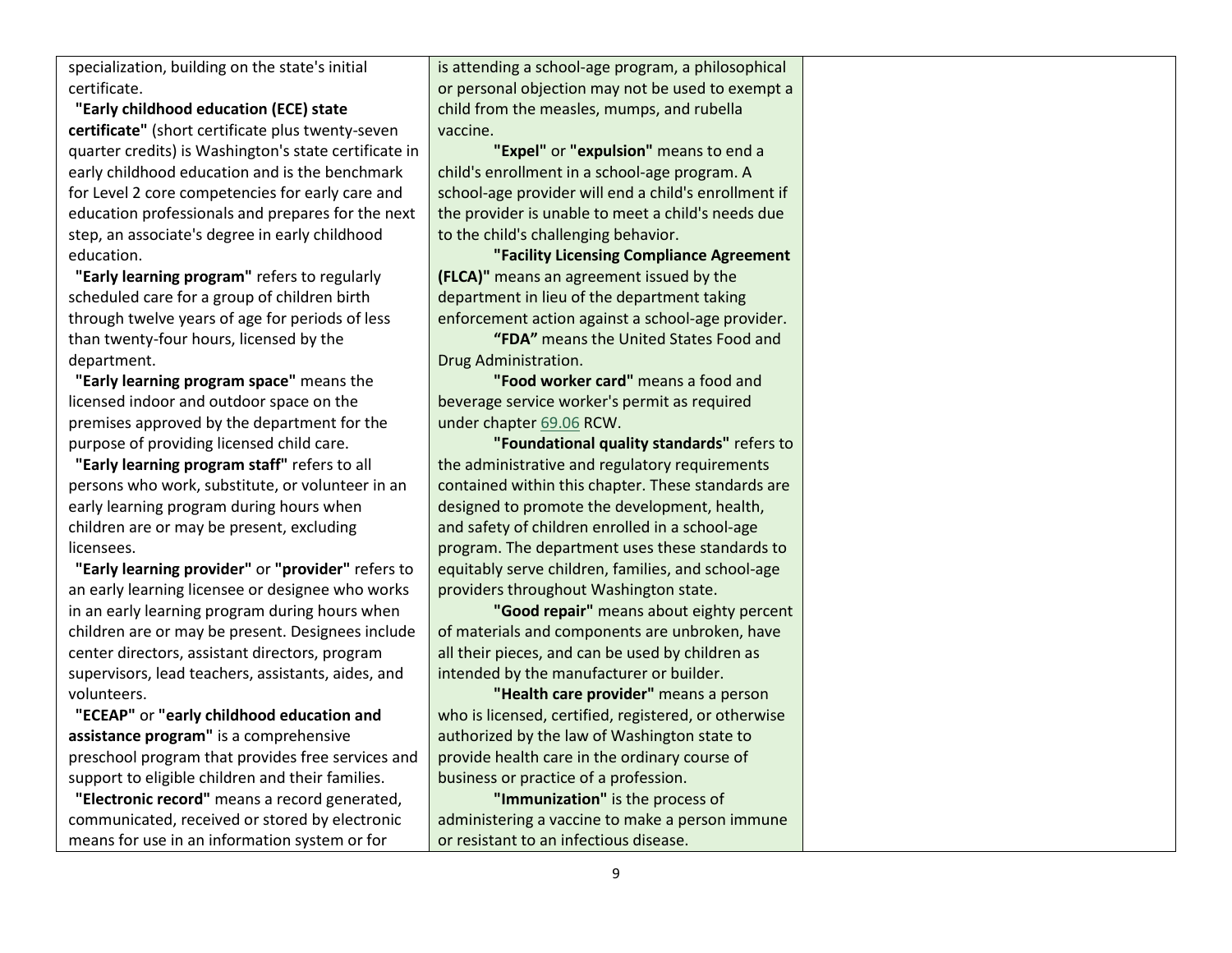transmission from one information system to another.

**"Electronic signature"** means a signature in electronic form attached to or logically associated with an electronic record including, but not limited to, a digital signature. An electronic signature is a paperless way to sign a document using an electronic sound, symbol, or process, attached to or logically associated with a record, and executed or adopted by a person with the intent to sign the record.

**"Electronic workforce registry"** refers to the Washington state department of children, youth, and families' current database of professional records of individual early learning providers.

**"Emergency preparedness"** means a continuous cycle of planning, organizing, training, equipping, exercising, evaluating, and taking corrective action in an effort to ensure effective coordination in case of emergencies or during incident response.

**"Enforcement action"** means denial, suspension, revocation, modification, or nonrenewal of a license pursuant to RCW [43.216.325\(](http://app.leg.wa.gov/RCW/default.aspx?cite=43.216.325)3). An early learning provider may contest enforcement actions and seek an adjudicative proceeding pursuant to chapte[r 110-03](https://apps.leg.wa.gov/wac/default.aspx?cite=110-03) WAC.

**"EPA"** means the United States Environmental Protection Agency.

**"Equivalency"** when referring to staff qualifications means an individual is allowed to meet the requirements of this chapter through a department recognized alternative credential, or demonstration of competency, that indicates similar knowledge as the named credential.

**"Exempt"** or **"exemption"** means, as applied to immunizations, a type of immunization status where a child has not been fully immunized against one or more vaccine preventable diseases

**"Inaccessible to children"** means a method to prevent a child from reaching, entering, using, or getting to items, areas, or materials of a school-age program.

**"Inactive"** when used by the department to indicate a licensing status, means a school-age provider who have requested and have been approved to temporarily cease caring for children and close their school-age program.

**"Individual care plan"** means a specific plan to meet the individual needs of a child with a food allergy, special dietary requirement due to a health condition, other special needs, or circumstances.

**"In-service training"** means professional development requirements for continuing education delivered or approved by the department to maintain staff standards and qualifications while employed as a school-age provider.

**"Inspection report"** refers to a written or digital record developed by the department that identifies violations of licensing standards.

**"Internal review process"** has the same meaning in this chapter as in RCW [43.216.395.](http://app.leg.wa.gov/RCW/default.aspx?cite=43.216.395)

**"Lead teacher"** means a school-age provider who works as the lead staff person in charge of a child or group of children and implements activity programs.

**"License"** means a permit issued by the department legally authorizing an applicant to operate a school-age program.

**"Licensed space"** means the indoor and outdoor space on the premises approved by the department for the purpose of providing licensed child care in a school-age program.

**"Licensee"** means an individual or legal entity listed on a license issued by the department,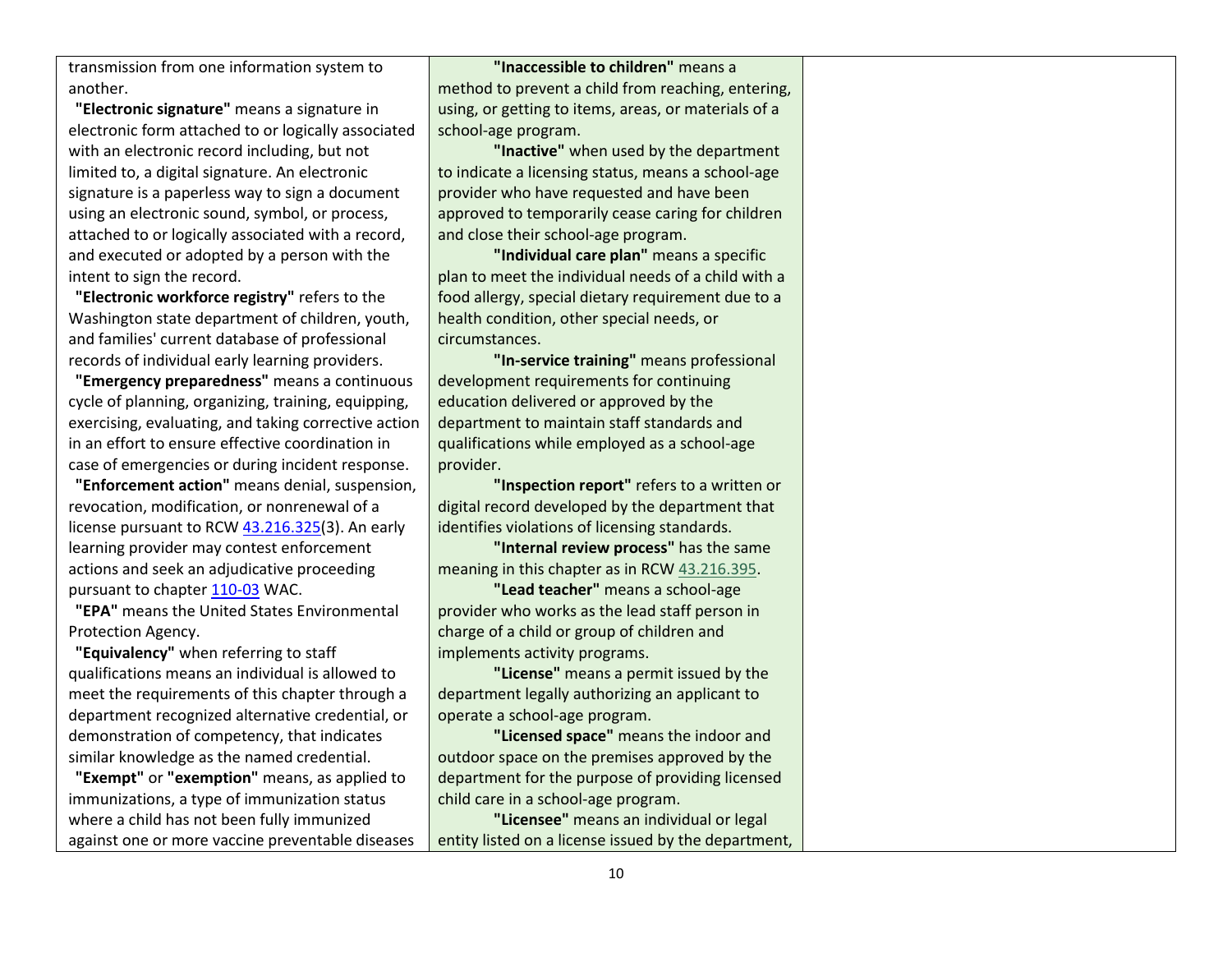required by chapter [246-105](https://apps.leg.wa.gov/wac/default.aspx?cite=246-105) WAC for full immunization due to medical, religious, philosophical or personal reasons. Under chapter 362, Laws of 2019, if a child plans on attending or is attending a center early learning program, a philosophical or personal objection may not be used to exempt a child from the measles, mumps, and rubella vaccine.

**"Expel"** or **"expulsion"** means to end a child's enrollment in an early learning program. An early learning provider will end a child's enrollment if the provider is unable to meet a child's needs due to the child's challenging behavior.

**"Family home early learning program"** means an early learning program licensed by the department where a family home licensee provides child care or education services for twelve or fewer children in the family living quarters where the licensee resides as provided in RCW  $43.216.010(1)(c)$  (family day care provider).

**"Family home early learning program licensee"** or **"family home licensee"** means an individual licensee authorized by the department to operate a family home early learning program within the licensee's family living quarters.

**"Family living quarters"** means a family home licensee or applicant's residence and other spaces or building on the premises.

**"Food worker card"** means a food and beverage service worker's permit as required under chapter [69.06](http://app.leg.wa.gov/RCW/default.aspx?cite=69.06) RCW.

**"Foundational quality standards"** refers to the administrative and regulatory requirements contained within this chapter. These standards are designed to promote the development, health, and safety of children enrolled in center and family home early learning programs. The department uses these standards to equitably

authorized to provide child care in a school-age program.

**"Lockdown"** means restricted to an interior room with few or no windows while the facility or building is secured from a threat.

**"Locking mechanism"** means a lock that requires a key, tumbler, dial, passcode, touchpad, or similar device or method to lock and unlock.

**"Modification"** when used in reference to a school-age provider's licensing status, means an enforcement action by the department to change the conditions identified on a licensee's current license.

**"Nonexpiring license"** means a license that is issued to a school-age provider following the initial licensing period, pursuant to chapter [43.216](http://app.leg.wa.gov/RCW/default.aspx?cite=43.216) RCW.

**"Operating hours"** means the hours listed in a school-age program parent handbook when the program is open and providing care and services to children.

**"OSPI"** means the Washington state office of superintendent of public instruction.

**"Parent"** or **"guardian"** means birth parent, custodial parent, foster parent, legal guardian or those authorized by the parent or entity legally responsible for the welfare of the child.

**"Peer interaction"** refers to relationships children have with one another, which includes how children play together, communicate, and whether they fight or get along.

**"Personal needs"** means a school-age provider's toileting or medication needs. Personal needs do not include smoking or use of tobacco products, illegal drug use or misuse or prescription drugs, conducting business or related activities,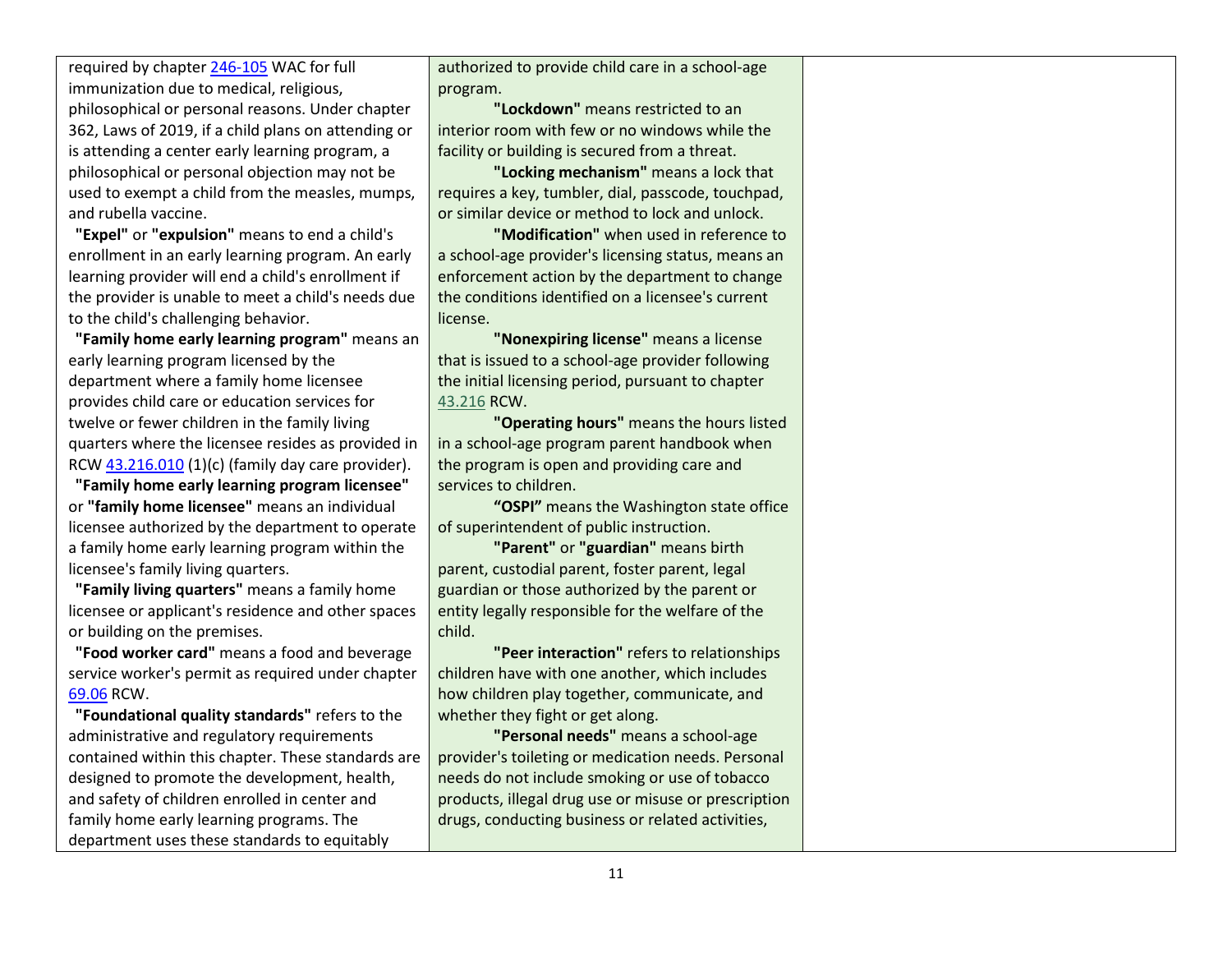serve children, families, and early learning providers throughout Washington state.

**"Good repair"** means about eighty percent of materials and components are unbroken, have all their pieces, and can be used by children as intended by the manufacturer or builder.

**"Health care provider"** means a person who is licensed, certified, registered, or otherwise authorized by the law of Washington state to provide health care in the ordinary course of business or practice of a profession.

**"Household member"** means one or more individuals who live in the same dwelling or share living arrangements, and may consist of family relatives or other groups of people.

**"Immunization"** is the process of administering a vaccine to make a person immune or resistant to an infectious disease.

**"Inaccessible to children"** means a method to prevent a child from reaching, entering, using, or getting to items, areas, or materials of an early learning program.

**"Inactive"** when used by the department to indicate a licensing status, means early learning providers who have requested and have been approved to temporarily cease caring for children and close their early learning program.

**"Individual care plan"** means a specific plan to meet the individual needs of a child with a food allergy, special dietary requirement due to a health condition, other special needs, or circumstances.

**"Infant"** is a child birth through eleven months of age.

**"In-service training"** means professional development requirements for continuing education delivered or approved by the department to maintain staff standards and sleeping or napping, screen time, or leaving children in care unattended.

**"Pest"** means an animal, plant, or insect that has a harmful effect on humans, food, or living conditions.

**"Pesticide"** refers to chemicals used to kill pests.

**"Pet"** means a domestic or tamed animal or bird kept for companionship or pleasure.

**"Physical barrier"** means a nonclimbable fence or a wall that is at least five feet tall and has no openings greater than two inches or a gate or door that allows entry to and exit from a body of water and has the following requirements in addition to those already listed: A locking mechanism, a self-closing or self-latching device, and a device used to open the locks which is inaccessible to children but readily available to staff.

**"Physical restraint"** means holding a child as gently as possible for the minimum amount of time necessary to control a situation where that child's safety or the safety of others is threatened.

**"Poison"** includes, but is not limited to, substances, chemicals, chemical compounds (other than naturally occurring compounds such as water or salt), or similar items that even in small quantities, are likely to cause injury or illness if it is swallowed or comes into contact with a child's skin, eyes, mouth, or mucus membranes.

**"Premises"** means the licensed and unlicensed space at the licensed address including, but not limited to, buildings, land, and residences.

**"Preservice training"** means professional development standards or requirements for school-age program staff prior to hiring or within a department specified time frame and delivered or approved by the department.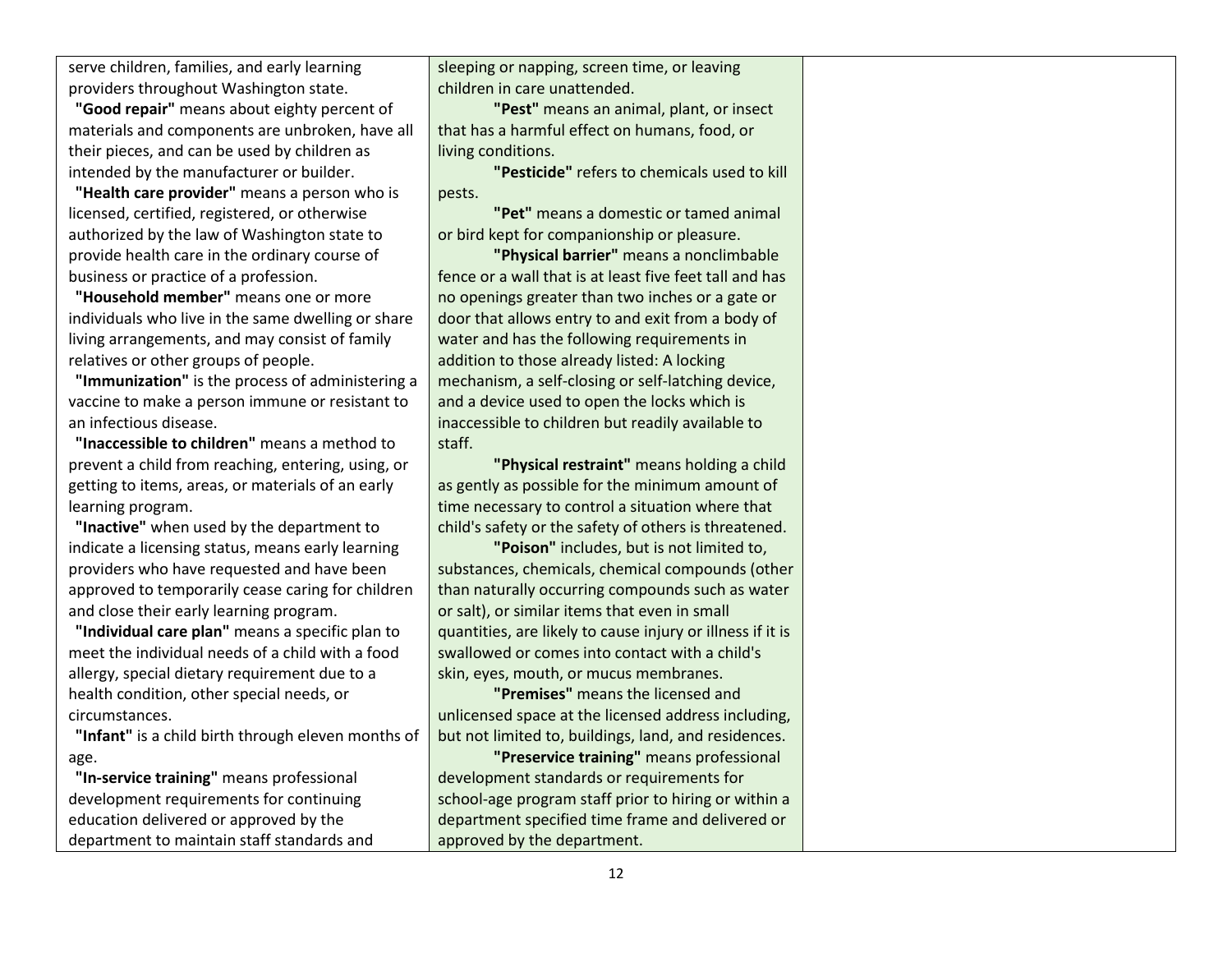qualifications while employed as an early learning provider.

**"Internal review process"** has the same meaning in this chapter as in RC[W 43.216.395,](http://app.leg.wa.gov/RCW/default.aspx?cite=43.216.395) as now or hereafter amended.

**"Lead teacher"** means an early learning provider who works as the lead staff person in charge of a child or group of children and implements activity programs.

**"License"** means a permit issued by the department legally authorizing an applicant to operate an early learning program.

**"Licensed space"** means the indoor and outdoor space on the premises approved by the department for the purpose of providing licensed child care.

**"Licensee"** means an individual or legal entity listed on a license issued by the department, authorized to provide child care or early learning services in a center or family home setting.

**"Lockdown"** means restricted to an interior room with few or no windows while the facility or building is secured from a threat.

**"Locking mechanism"** means a lock that requires a key, tumbler, dial, passcode, touchpad, or similar device or method to lock and unlock.

**"Modification"** when used in reference to an early learning provider's licensing status, means an enforcement action by the department to change the conditions identified on a licensee's current license.

**"Nonexpiring license"** means a license that is issued to an early learning provider following the initial licensing period, pursuant to chapte[r 43.216](http://app.leg.wa.gov/RCW/default.aspx?cite=43.216) RCW.

**"Operating hours"** means the hours listed in an early learning program parent handbook when the

**"Private septic system"** means a septic system as defined in chapter [246-272A](https://app.leg.wa.gov/wac/default.aspx?cite=246-272A) WAC that is not connected to a public sewer system or a large on-site sewage system as defined in chapte[r 246-](https://app.leg.wa.gov/wac/default.aspx?cite=246-272B) [272B](https://app.leg.wa.gov/wac/default.aspx?cite=246-272B) WAC. A private septic system includes, but is not limited to, the septic system's drain field and tanks.

**"Probationary license"** has the same meaning as in RC[W 43.216.010\(](http://app.leg.wa.gov/RCW/default.aspx?cite=43.216.010)23).

**"Professional development support plan"** is a formal means by which an individual who is supervising staff sets out the goals, strategies, and outcomes of learning and training.

**"Program director"** means the person responsible for the overall management of a school-age program including the facility and operation. The program director is not responsible for being on-site at the program, unless the program director is filling in for an on-site role.

**"Program philosophy"** means a written statement of principles developed by a school-age provider to form the basis of the program's activities in relation to a child's development.

**"RCW"** means the Revised Code of Washington.

**"Readily available"** means able to be used or obtained quickly and easily.

**"Revocation"** or **"revoke"** when used in reference to a school-age provider's licensing status, means an enforcement action by the department to close a school-age program and permanently remove the license.

**"Routine care"** means typical or usual care provided to a child during the time the child is enrolled in the school-age program (for example: Feeding, toileting, playing, and learning).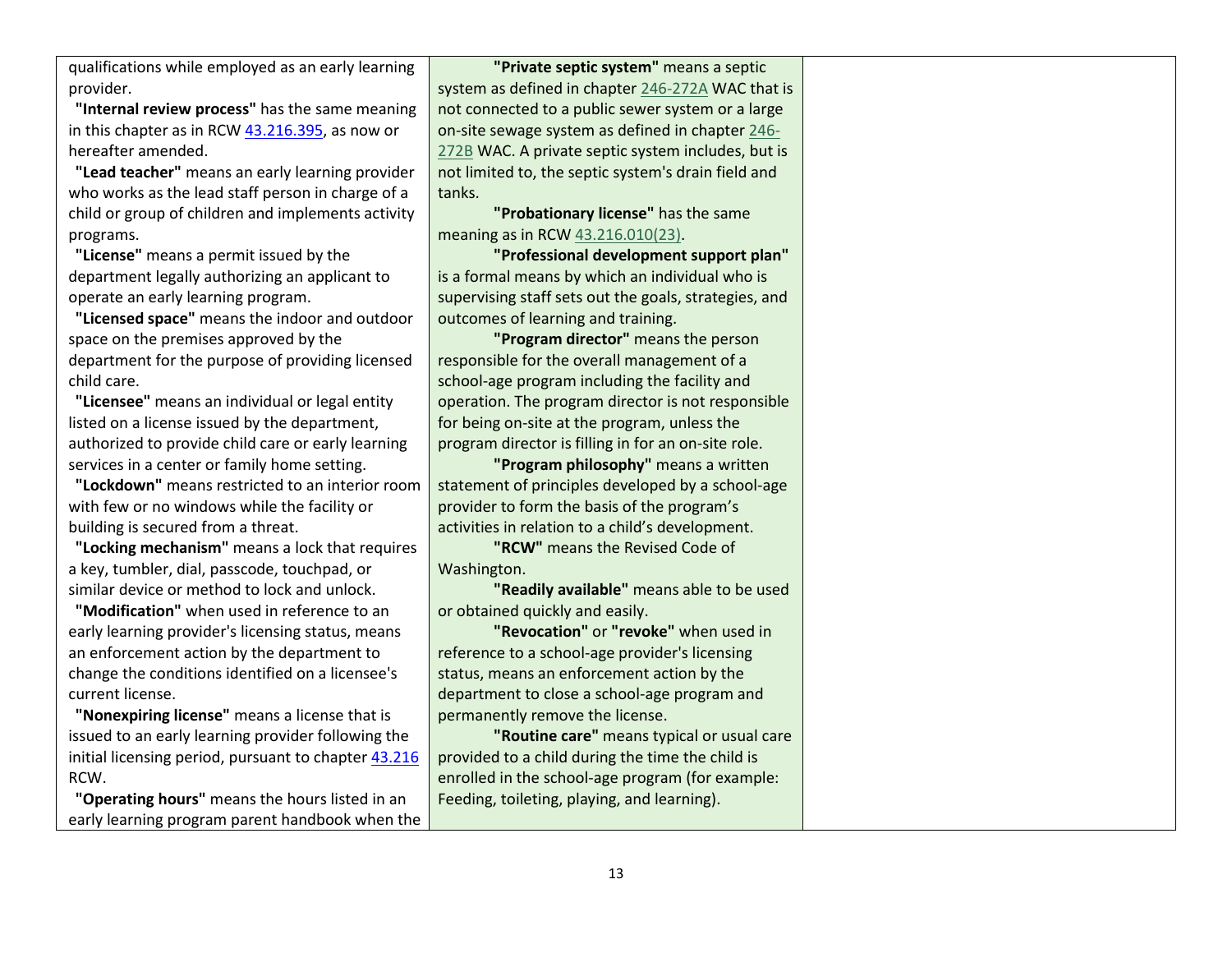program is open and providing care and services to children.

**"Parent"** or **"guardian"** means birth parent, custodial parent, foster parent, legal guardian or those authorized by the parent or entity legally responsible for the welfare of the child.

**"Peer interaction"** refers to relationships children have with one another, which includes how infants and toddlers play near one another and how preschoolers play together, communicate, and whether they fight or get along.

**"Personal needs"** means an early learning provider's toileting or medication needs. Personal needs do not include smoking or use of tobacco products, illegal drug use or misuse or prescription drugs, conducting business or related activities, sleeping or napping, screen time, or leaving children in care unattended.

**"Pest"** means an animal, plant, or insect that has a harmful effect on humans, food, or living conditions.

**"Pesticide"** refers to chemicals used to kill pests. **"Pet"** means a domestic or tamed animal or bird kept for companionship or pleasure.

**"Physical barrier"** means a nonclimbable fence or a wall that is at least five feet tall and has no openings greater than two inches or a gate or door that allows entry to and exit from a body of water and has the following requirements in addition to those already listed: A locking mechanism, a self-closing or self-latching device, and a device used to open the locks which is inaccessible to children but readily available to staff.

**"Physical restraint"** means holding a child as gently as possible for the minimum amount of

**"Safe route"** means a way or course taken to get from a starting point to a destination that is protected from danger or risk.

**"Safety plan"** means a written plan to implement program changes to bring a school-age program into compliance with this chapter and chapte[r 43.216](http://app.leg.wa.gov/RCW/default.aspx?cite=43.216) RCW. Safety plans are developed at meetings involving at least a school-age provider and a department licensor and supervisor. Safety plans detail changes the provider needs to make to mitigate the risk of direct and indirect harm to children enrolled in the school-age program. Program changes must be agreed to in writing and signed by all participants at the meeting. Safety plans expire thirty calendar days after being signed by all parties. Safety plans may only be extended for an additional thirty days and extensions may only be authorized by a department supervisor.

**"Sanitize"** means to reduce the number of microorganisms on a surface by the process of:

(a) Cleaning and rinsing with water at a high temperature pursuant to this chapter; or

(b) Cleaning and rinsing, followed by using:

(i) A fragrance-free chlorine bleach and water solution following the DOH's current guidelines for mixing bleach solutions for child care and similar environments; or

(ii) Other sanitizer product if it is registered with the EPA and used strictly according to manufacturer's label instructions including, but not limited to, quantity used, time the product must be left in place, adequate time to allow the product to dry, and appropriateness for use on the surface to be sanitized. If used on food contact surfaces or toys, a sanitizer product must be labeled as "safe for food contact surfaces."

**"School-age basics"** means curriculum designed to meet the initial basic training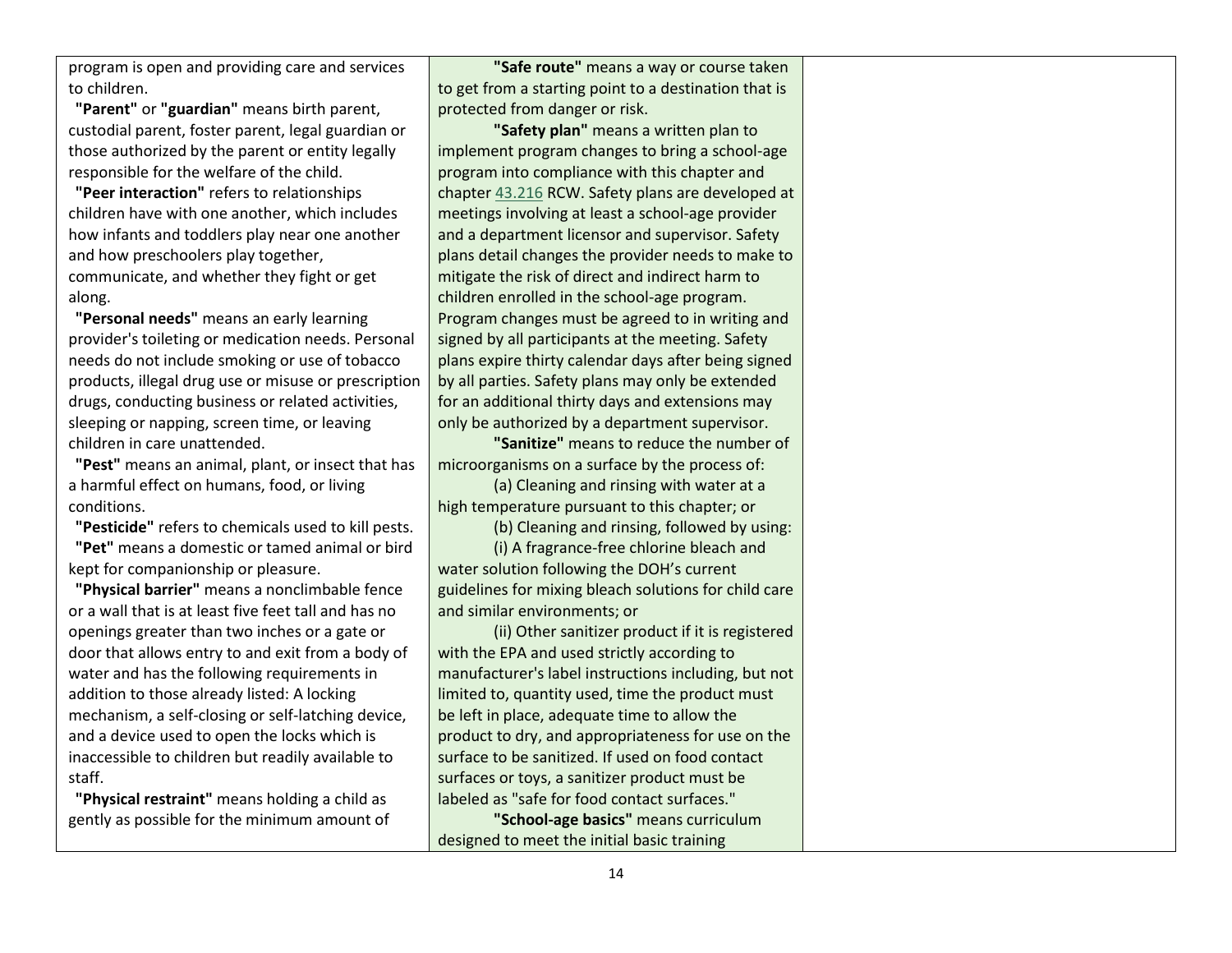time necessary to control a situation where that child's safety or the safety of others is threatened.

**"Poison"** includes, but is not limited to, substances, chemicals, chemical compounds (other than naturally occurring compounds such as water or salt), or similar items that even in small quantities, are likely to cause injury or illness if it is swallowed or comes into contact with a child's skin, eyes, mouth, or mucus membranes.

**"Premises"** means the licensed and unlicensed space at the licensed address including, but not limited to, buildings, land, and residences.

**"Preschool-age children"** means children thirty months through six years of age not attending kindergarten or elementary school.

**"Preservice training"** means professional development standards or requirements for early learning program staff prior to hiring or within a department specified time frame and delivered or approved by the department.

**"Private septic system"** means a septic system as defined in chapte[r 246-272A](https://apps.leg.wa.gov/wac/default.aspx?cite=246-272A) WAC that is not connected to a public sewer system or a large onsite sewage system as defined in chapter [246-](https://apps.leg.wa.gov/wac/default.aspx?cite=246-272B) [272B](https://apps.leg.wa.gov/wac/default.aspx?cite=246-272B) WAC. A private septic system includes, but is not limited to, the septic system's drain field and tanks.

**"Probationary license"** has the same meaning as in RCW [43.216.010\(](http://app.leg.wa.gov/RCW/default.aspx?cite=43.216.010)23).

**"Professional development support plan"** is a formal means by which an individual who is supervising staff sets out the goals, strategies, and outcomes of learning and training.

**"Program supervisor"** means the center early learning provider responsible for planning and supervising the learning and activity program. **"RCW"** means the Revised Code of Washington. requirement for school-age program staff working in a licensed or certified school-age child care program in Washington state.

**"School-age child"** means a child who is five years of age through twelve years of age and is attending a public or private school or is receiving home-based instruction under chapter 28A.200 RCW.

**"School-age program"** refers to regularly scheduled care for a group of children, five years of age through twelve years of age who are attending public or private school or receiving home-based instruction under chapter 28A.200 RCW, for periods of less than twenty-four hours, licensed by the department.

**"School-age program licensee"** or **"schoolage licensee"** means an entity licensed and authorized by the department to operate a schoolage child care program.

**"School-age program space"** means the licensed indoor and outdoor space on the premises approved by the department for the purpose of providing licensed child care in a school-age program.

**"School-age program staff"** refers to all persons who work, substitute, or volunteer in a school-age program during hours when children are or may be present, excluding licensees.

**"School-age provider"** or **"provider"** refers to a licensee or designee who works in a schoolage program during hours when children are or may be present. Designees include program directors, site directors, lead teachers, assistant teachers, aides, and volunteers.

**"Screen time"** means watching, using, or playing television, computer, video games, video or DVD players, mobile communication devices, or similar devices.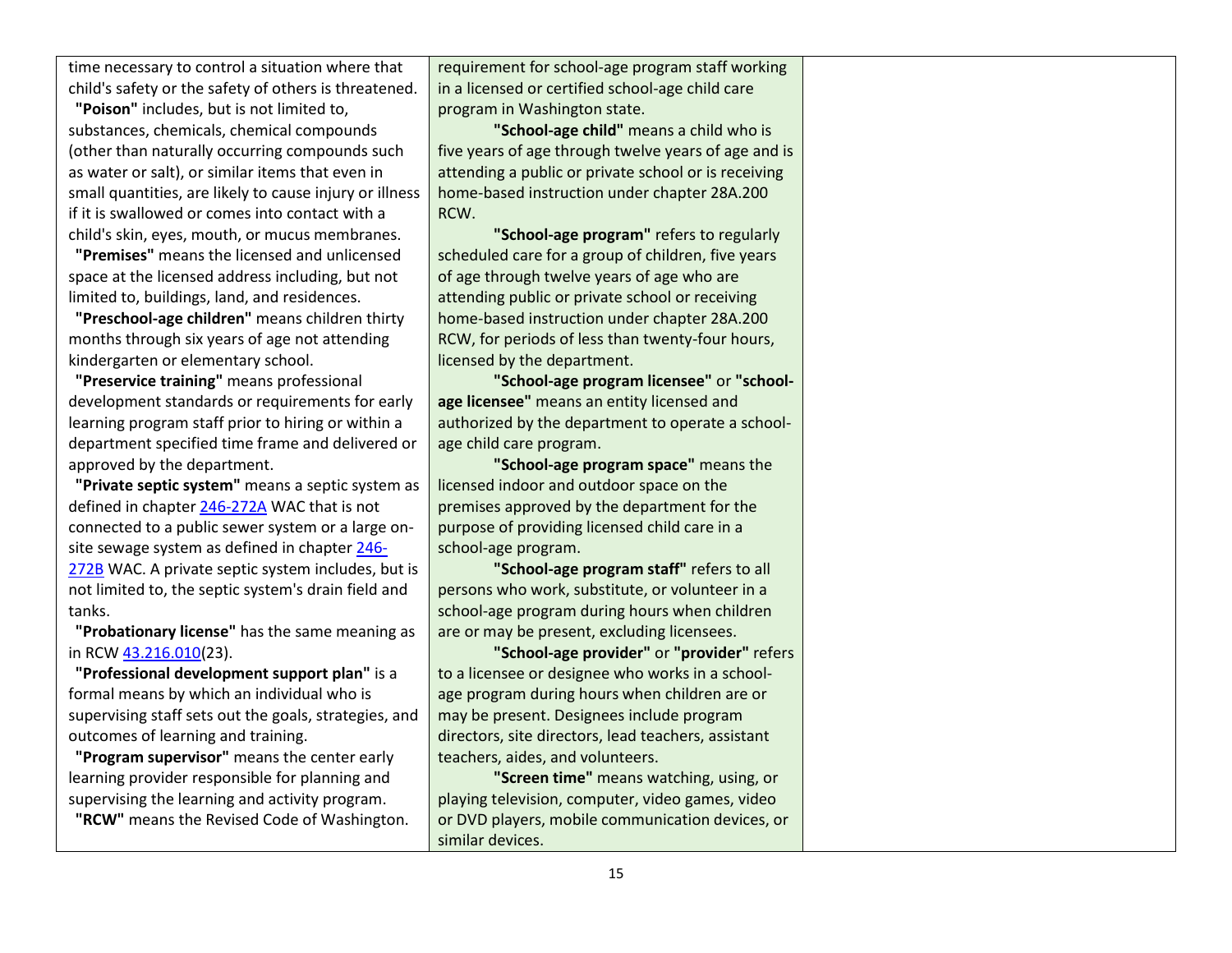**"Readily available"** means able to be used or obtained quickly and easily.

**"Revocation"** or **"revoke"** when used in reference to an early learning provider's licensing status, means an enforcement action by the department to close an early learning program and permanently remove the license.

**"Routine care"** means typical or usual care provided to a child during the time the child is enrolled in the early learning program (for example: Feeding, diapering, toileting, napping, resting, playing, and learning).

**"Safe route"** means a way or course taken to get from a starting point to a destination that is protected from danger or risk.

**"Safety plan"** means a written plan to implement program changes to bring an early learning program into compliance with this chapter and chapter [43.216](http://app.leg.wa.gov/RCW/default.aspx?cite=43.216) RCW. Safety plans are developed at meetings involving at least an early learning provider and a department licensor and supervisor. Safety plans detail changes the provider needs to make to mitigate the risk of direct and indirect harm to children enrolled in the early learning program. Program changes must be agreed to in writing and signed by all participants at the meeting. Safety plans expire thirty calendar days after being signed by all parties. Safety plans may only be extended for an additional thirty days and extensions may only be authorized by a department supervisor.

**"Sanitize"** means to reduce the number of microorganisms on a surface by the process of: (a) Cleaning and rinsing with water at a high temperature pursuant to this chapter; or (b) Cleaning and rinsing, followed by using: (i) A fragrance-free chlorine bleach and water solution following the department of health's

**"Serious injury"** means: (a) An injury resulting in an overnight hospital stay; (b) A severe neck or head injury; (c) Choking or serious unexpected breathing problems; (d) Severe bleeding; (e) Shock or an acute confused state; (f) Sudden unconsciousness; (g) Dangerous chemicals in eyes, on skin, or ingested; (h) Near drowning; (i) One or more broken bones; (j) A severe burn requiring professional medical care; (k) Poisoning; or (l) An overdose of a chemical substance. **"Shelter in place"** means staff and children staying at the facility due to an external threat such as a storm, chemical or gas leak or explosion, or other event that prohibits the occupants from safely leaving the facility. **"Sign"** means an individual formally placing their name or legal mark on a document by physical signature or electronic signature. **"Site director"** means the school-age provider responsible for planning and implementing the school-age program services under the oversight of the program director. The site director is responsible for being on-site during the program's operating hours and providing regular supervision of staff and volunteers.

**"Special needs"** is a term used for children who require assistance due to learning difficulties, physical disability, or emotional and behavioral difficulties and who have documentation in the form of an individual educational plan (IEP),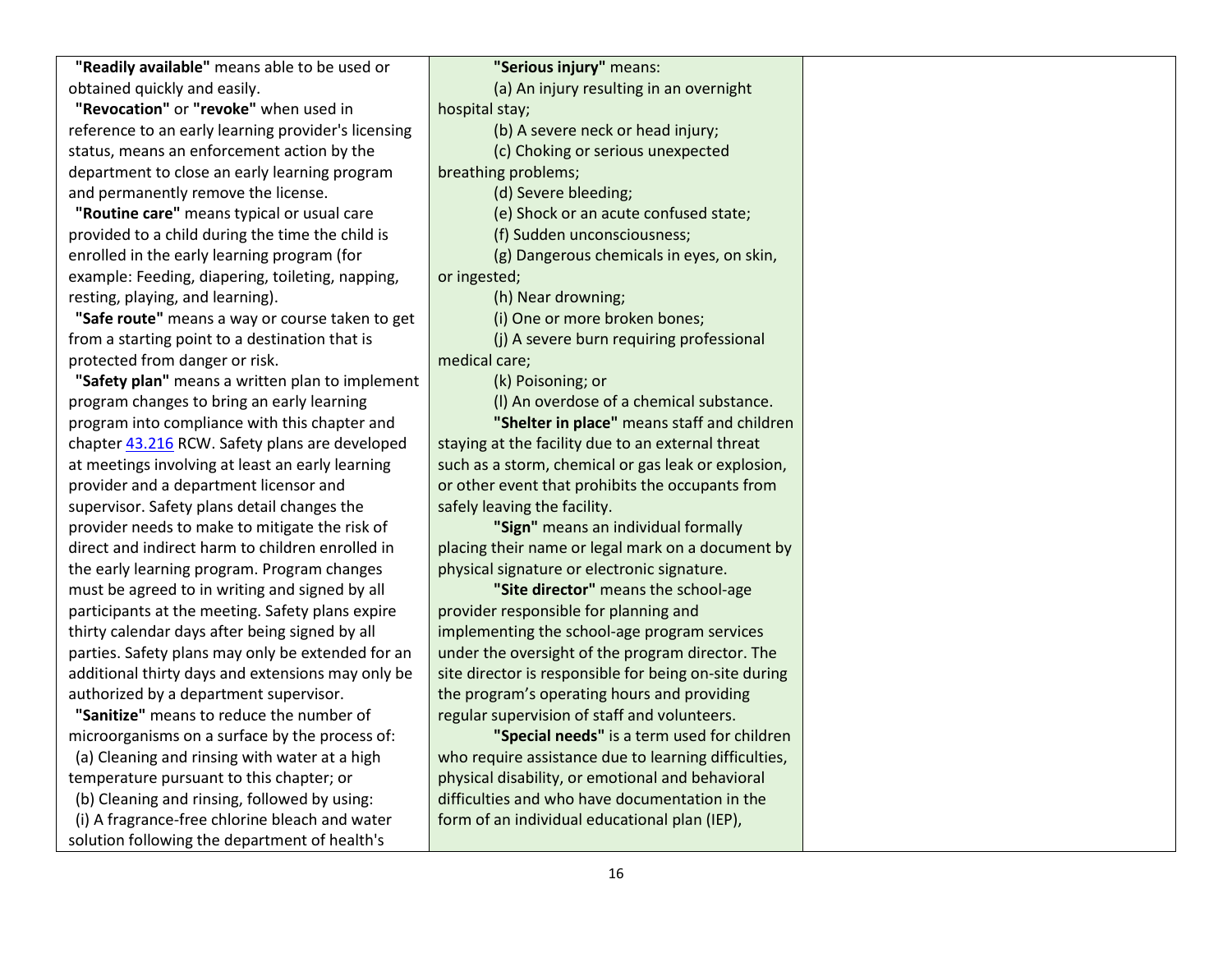current guidelines for mixing bleach solutions for child care and similar environments; or

(ii) Other sanitizer product if it is registered with the EPA and used strictly according to manufacturer's label instructions including, but not limited to, quantity used, time the product must be left in place, adequate time to allow the product to dry, and appropriateness for use on the surface to be sanitized. If used on food contact surfaces or toys, a sanitizer product must be labeled as "safe for food contact surfaces."

**"School-age children"** means a child not less than five years of age through twelve years of age who is attending kindergarten or elementary school.

**"Screen time"** means watching, using, or playing television, computer, video games, video or DVD players, mobile communication devices, or similar devices.

**"Serious injury"** means an injury resulting in an overnight hospital stay; a severe neck or head injury; choking or serious unexpected breathing problems; severe bleeding; shock or an acute confused state; sudden unconsciousness; dangerous chemicals in eyes, on skin, or ingested; near drowning; one or more broken bones; a severe burn requiring professional medical care; poisoning; or an overdose of a chemical substance.

**"Shelter in place"** means staff and children staying at the facility due to an external threat such as a storm, chemical or gas leak or explosion, or other event that prohibits the occupants from safely leaving the facility.

**"Sign"** means an individual formally placing their name or legal mark on a document by physical signature or electronic signature.

individual health plan (IHP), 504 plan, or an individualized family service plan (IFSP).

**"Staff"** means any school-age provider providing care in the school-age program.

**"Supervise"** or **"supervision"** means a school-age provider must be able to see or hear the children they are responsible for at all times. A School-age provider must use their knowledge of each child's development and behavior to anticipate what may occur to prevent unsafe or unhealthy events or conduct, or to intervene in such circumstances as soon as possible. A Schoolage provider must also reposition themselves or the children to be aware of where children are and what they are doing during care. A school-age provider must reassess and adjust their supervision each time program activities change. See "active supervision" for a heightened standard of care.

**"Suspend"** when used in reference to a school-age provider's licensing status, means an enforcement action by the department to temporarily stop a license in order to protect the health, safety, or welfare of enrolled children or the public.

**"Swimming pool"** means a pool that has a water depth greater than two feet (24 inches).

**"Technical assistance"** means a service provided to a school-age provider by department staff or a contracted third party. The goal of technical assistance is to offer guidance, information, and resources to help a provider fully comply with the licensing requirements of this chapter and chapte[r 43.216](http://app.leg.wa.gov/RCW/default.aspx?cite=43.216) RCW.

**"Transition"** is the process or period of time to change from one activity or place to another.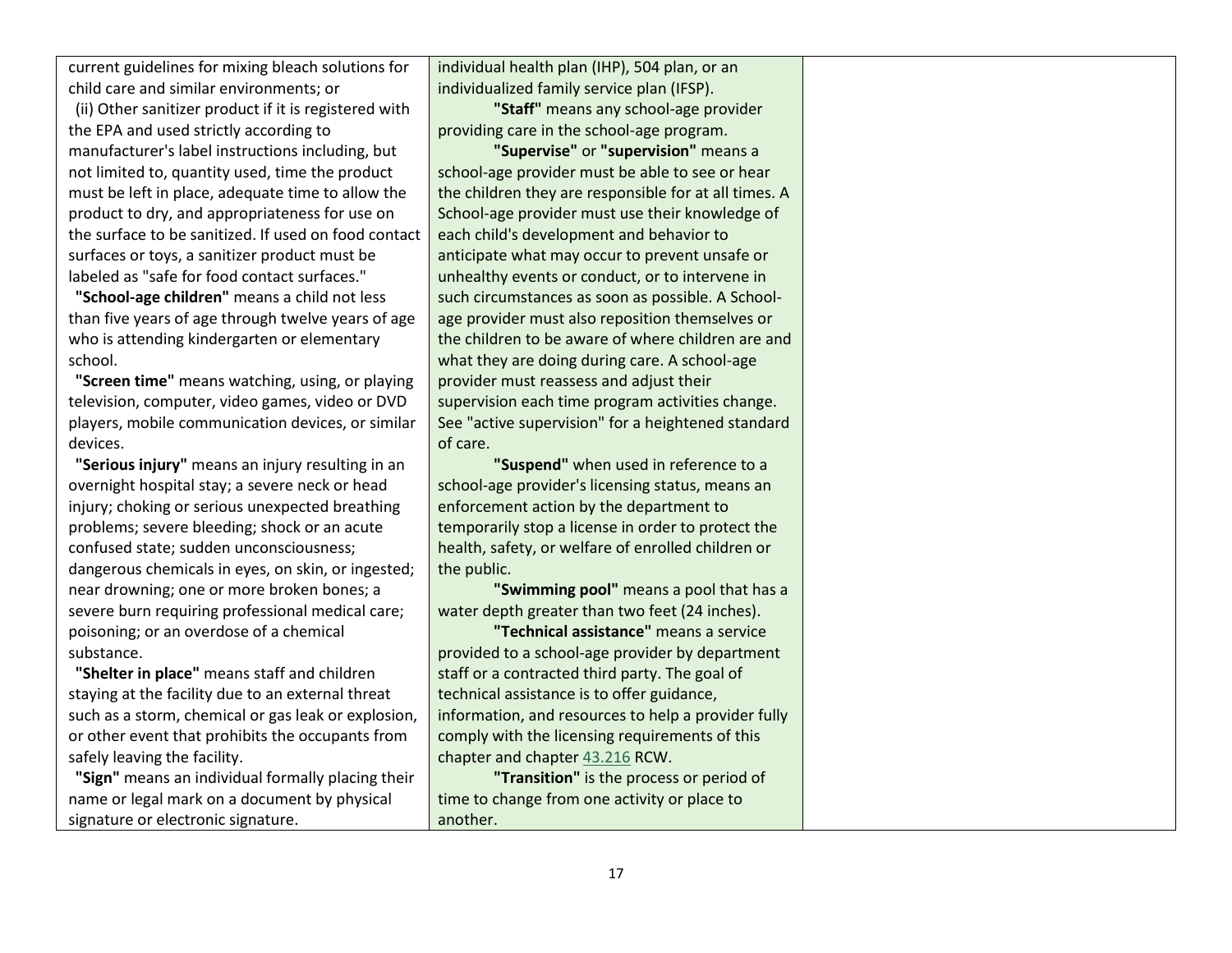**"Sleeping equipment"** includes a bed, cot, mattress, mat, crib, bassinet, play yard or "pack and play" but does not include a car seat or infant swing.

**"Special needs"** is a term used for children who require assistance due to learning difficulties, physical disability, or emotional and behavioral difficulties and who have documentation in the form of an individual educational plan (IEP), individual health plan (IHP), 504 plan, or an individualized family service plan (IFSP).

**"Staff"** means any early learning provider providing care in the early learning program.

**"Strengthening families program selfassessment"** refers to a research informed approach to increase family strengths, enhanced child development, and reduce the likelihood of child abuse and neglect. It is based on engaging families, programs, and communities in building five protective factors:

(a) Parental resilience;

(b) Social connections;

(c) Knowledge of parenting and child development;

(d) Concrete support in times of need; and

(e) Social and emotional competence of children. **"Supervise"** or **"supervision"** means an early learning provider must be able to see or hear the children they are responsible for at all times. Early learning providers must use their knowledge of each child's development and behavior to anticipate what may occur to prevent unsafe or unhealthy events or conduct, or to intervene in such circumstances as soon as possible. Early learning providers must also reposition themselves or the children to be aware of where children are and what they are doing during care. An early learning provider must reassess and

**"Unlicensed space"** means the indoor and outdoor areas of the premises not approved by the department as licensed space that the school-age provider must make inaccessible to the children during program hours.

**"Unsupervised access"** as used throughout this chapter has the same meaning as in WA[C 110-](https://app.leg.wa.gov/wac/default.aspx?cite=110-06-0020) [06-0020.](https://app.leg.wa.gov/wac/default.aspx?cite=110-06-0020)

**"Usable space"** means the areas that are available at all times for use by children in a school-age program and meets licensing requirements.

**"USDA"** means the U.S. Department of Agriculture.

**"Vapor product"** means any:

(a) Device that employs a battery or other mechanism to heat a solution or substance to produce a vapor or aerosol intended for inhalation;

(b) Cartridge or container of a solution or substance intended to be used with or in such a device or to refill such a device; or

(c) Solution or substance intended for use in such a device including, but not limited to, concentrated nicotine, non-nicotine substances, or supplemental flavorings. This includes any electronic cigarettes, electronic nicotine delivery systems, electronic cigars, electronic cigarillos, electronic pipes, hookahs, steam stones, vape pens, or similar products or devices, as well as any parts that can be used to build such products or services. "Vapor product" does not include any drug, device, or combination product approved for sale by the FDA that is marketed and sold for such approved purpose.

**"Variance"** is an official approval by the department to allow a school-age program to achieve the outcome of a rule or rules in this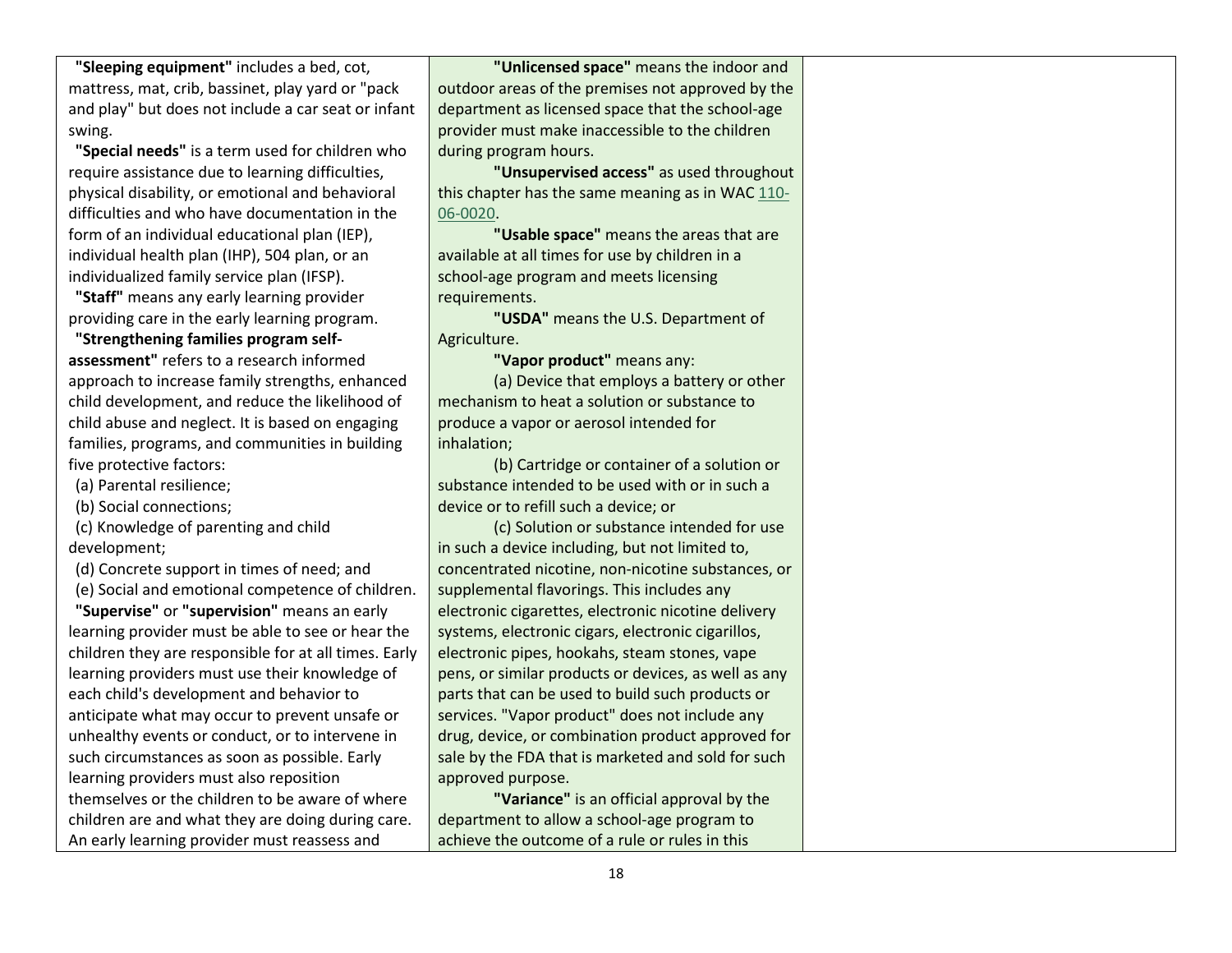adjust their supervision each time child care activities change. See "active supervision" for a heightened standard of care.

**"Suspend"** when used in reference to an early learning provider's licensing status, means an enforcement action by the department to temporarily stop a license in order to protect the health, safety, or welfare of enrolled children or the public.

**"Swimming pool"** means a pool that has a water depth greater than two feet (24 inches).

**"Technical assistance"** means a service provided to early learning providers by department staff or a contracted third party. The goal of technical assistance is to offer guidance, information, and resources to help a provider fully comply with the licensing requirements of this chapter and chapter [43.216](http://app.leg.wa.gov/RCW/default.aspx?cite=43.216) RCW.

**"Toddler"** means a child twelve months through twenty-nine months of age.

**"Transition"** is the process or period of time to change from one activity, place, grade level, or sleeping arrangement to another.

**"Tummy time"** means placing an infant in a nonrestrictive prone position, lying on his or her stomach when not in sleeping equipment.

**"Unlicensed space"** means the indoor and outdoor areas of the premises not approved by the department as licensed space that the early learning provider must make inaccessible to the children during child care hours.

**"Unsupervised access"** as used throughout this chapter has the same meaning as in WAC [110-06-](https://apps.leg.wa.gov/wac/default.aspx?cite=110-06-0020) [0020.](https://apps.leg.wa.gov/wac/default.aspx?cite=110-06-0020)

**"Usable space"** means the areas that are available at all times for use by children in an early learning program and meets licensing requirements.

chapter in an alternative way than described due to the needs of a unique or specific program approach or methodology. The department may grant a request for variance if the proposed alternative provides clear and convincing evidence that the health, welfare, and safety of all enrolled children is not jeopardized. A school-age provider does not have the right to appeal the department's disapproval of request for variance under chapter [110-03](https://app.leg.wa.gov/wac/default.aspx?cite=110-03) WAC. The provider may challenge a variance disapproval on a department form.

**"Volunteer"** includes any person who provides labor or services to a school-age provider but is not compensated with employment pay or benefits. A volunteer must never have unsupervised access to a child unless the volunteer is the parent or guardian of that child or is an authorized person pursuant to WAC 110-301-0345. "Unsupervised access" has the same meaning here as in WA[C 110-06-0020.](https://app.leg.wa.gov/wac/default.aspx?cite=110-06-0020)

**"WAC"** means the Washington Administrative Code.

**"Wading pool"** means a pool that has a water depth of less than two feet (24 inches).

**"Waiver"** is an official approval by the department allowing a school-age provider not to meet or satisfy a rule in this chapter due to specific needs of the program or an enrolled child. The department may grant a request for waiver if the proposed waiver provides clear and convincing evidence that the health, welfare, and safety of all enrolled children is not jeopardized. A school-age provider does not have the right to appeal the department's disapproval of a waiver request under chapte[r 110-03](https://app.leg.wa.gov/wac/default.aspx?cite=110-03) WAC. The provider may challenge a waiver disapproval on a department form.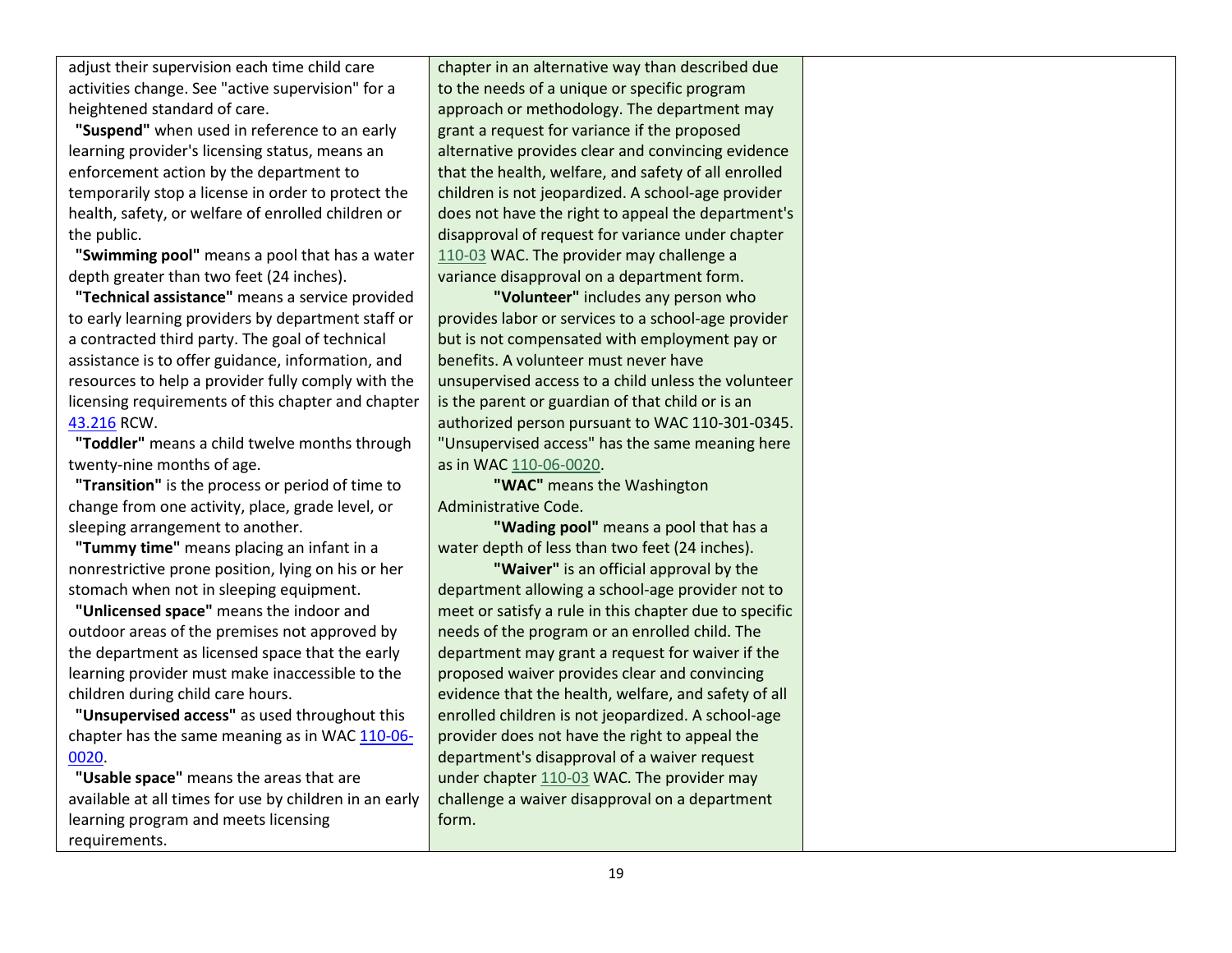**"USDA"** means the U.S. Department of Agriculture.

**"Vapor product"** means any:

(a) Device that employs a battery or other mechanism to heat a solution or substance to produce a vapor or aerosol intended for inhalation;

(b) Cartridge or container of a solution or substance intended to be used with or in such a device or to refill such a device; or

(c) Solution or substance intended for use in such a device including, but not limited to, concentrated nicotine, nonnicotine substances, or supplemental flavorings. This includes any electronic cigarettes, electronic nicotine delivery systems, electronic cigars, electronic cigarillos, electronic pipes, hookahs, steam stones, vape pens, or similar products or devices, as well as any parts that can be used to build such products or services. "Vapor product" does not include any drug, device, or combination product approved for sale by the United States Food and Drug Administration that is marketed and sold for such approved purpose.

**"Variance"** is an official approval by the department to allow an early learning program to achieve the outcome of a rule or rules in this chapter in an alternative way than described due to the needs of a unique or specific program approach or methodology. The department may grant a request for variance if the proposed alternative provides clear and convincing evidence that the health, welfare, and safety of all enrolled children is not jeopardized. An early learning provider does not have the right to appeal the department's disapproval of request for variance under chapter [110-03](https://apps.leg.wa.gov/wac/default.aspx?cite=110-03) WAC. The provider may

**"Washington state early learning and development guidelines"** refers to guidelines published by the department, OSPI, and thrive Washington for children birth through third grade that outlines what children know and are able to do at different stages of their development.

**"Water activities"** means school-age program activities in which enrolled children swim or play in a body of water that poses a risk of drowning for children. Water activities do not include using sensory tables.

**"Weapon"** means an instrument or device of any kind that is used or designed to be used to inflect harm including, but not limited to, rifles, handguns, shotguns, antique firearms, knives, swords, bows and arrows, BB guns, pellet guns, air rifles, electronic or other stun devices, or fighting implements.

**"Written food plan"** is a document designed to give alternative food to a child in care because of a child's medical needs or special diet, or to accommodate a religious, cultural, or family preference. A parent or guardian and the schoolage provider must sign a written food plan.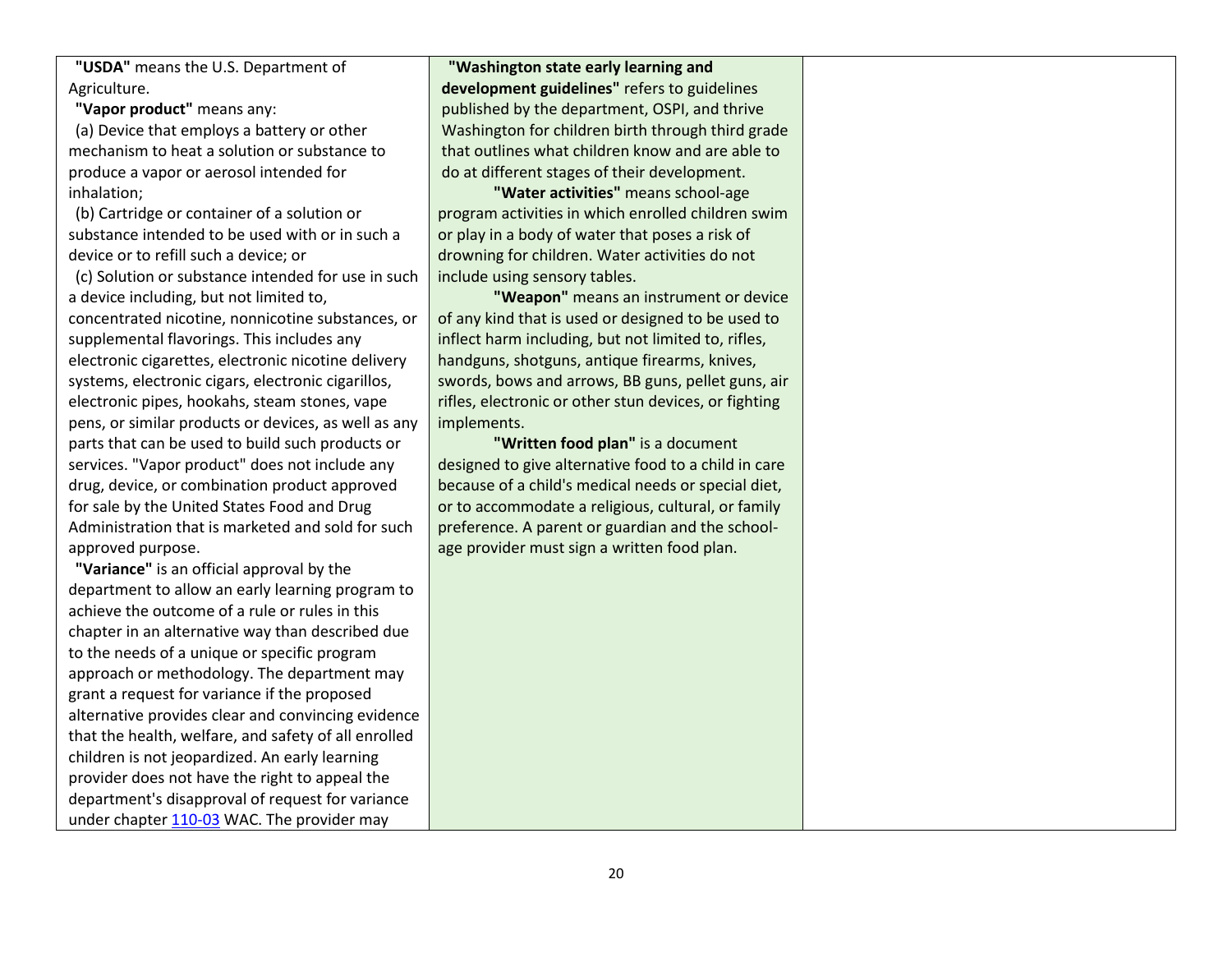challenge a variance disapproval on a department form.

**"Volunteer"** includes any person who provides labor or services to an early learning provider but is not compensated with employment pay or benefits. A volunteer must never have unsupervised access to a child unless the volunteer is the parent or guardian of that child or is an authorized person pursuant to WAC 110[-300](https://apps.leg.wa.gov/wac/default.aspx?cite=110-300-0345)-[0345](https://apps.leg.wa.gov/wac/default.aspx?cite=110-300-0345) (1)(c). "Unsupervised access" has the same meaning here as in WAC 110-06[-0020](https://apps.leg.wa.gov/wac/default.aspx?cite=110-06-0020).

**"WAC"** means the Washington Administrative Code.

**"Wading pool"** means a pool that has a water depth of less than two feet (24 inches).

**"Waiver"** is an official approval by the department allowing an early learning provider not to meet or satisfy a rule in this chapter due to specific needs of the program or an enrolled child. The department may grant a request for waiver if the proposed waiver provides clear and convincing evidence that the health, welfare, and safety of all enrolled children is not jeopardized. An early learning provider does not have the right to appeal the department's disapproval of a waiver request under chapter [110](https://apps.leg.wa.gov/wac/default.aspx?cite=110-03)-03 WAC. The provider may challenge a waiver disapproval on a department form.

**"Walking independently"** means an individual is able to stand and move easily without the aid or assistance of holding on to an object, wall, equipment, or another individual.

**"Washington state early learning and development guidelines"** refers to guidelines published by the department, the Washington state office of superintendent of public instruction (OSPI), and thrive Washington for children birth through third grade that outlines what children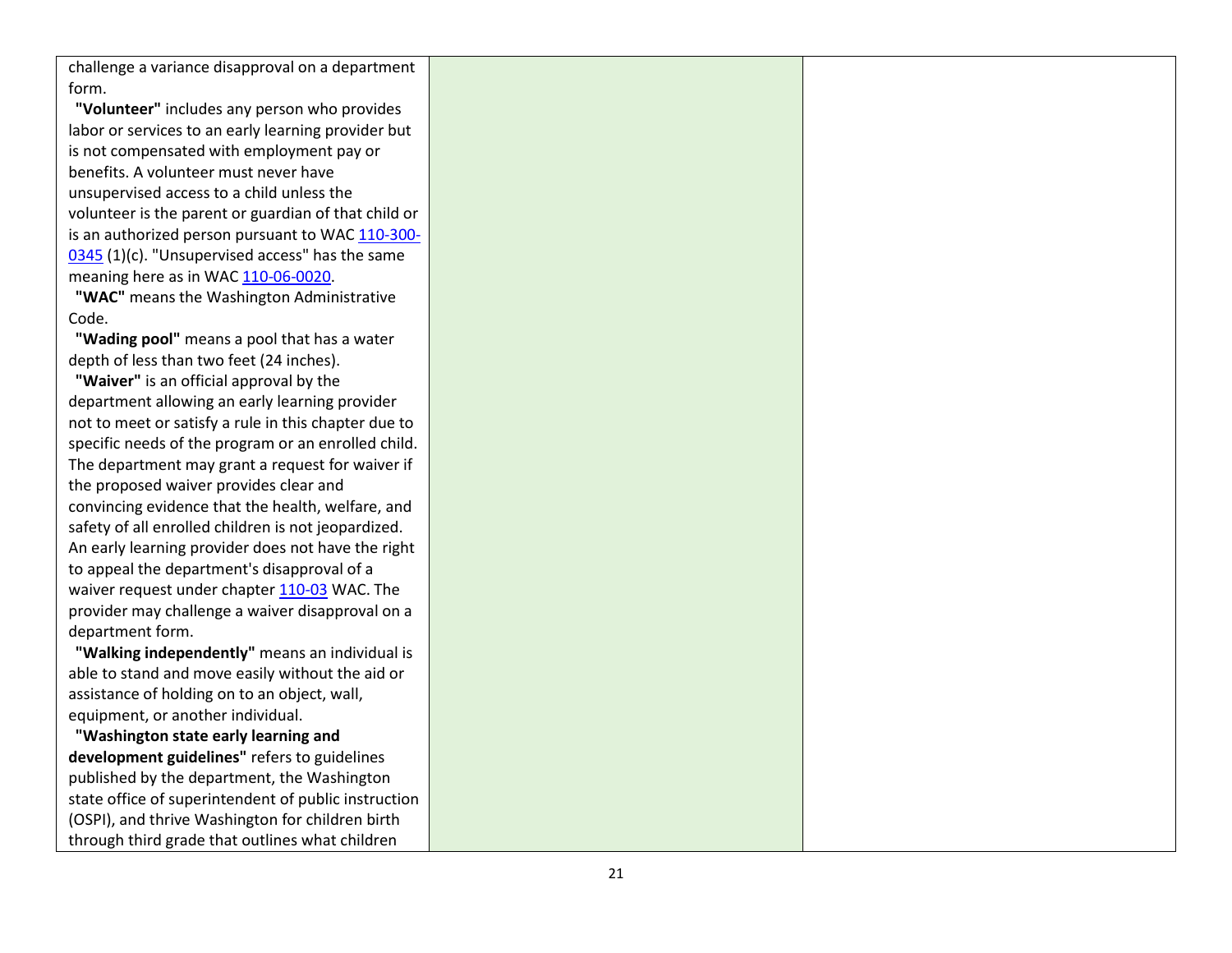know and are able to do at different stages of their development.

**"Water activities"** means early learning program activities in which enrolled children swim or play in a body of water that poses a risk of drowning for children. Water activities do not include using sensory tables.

**"Weapon"** means an instrument or device of any kind that is used or designed to be used to inflect harm including, but not limited to, rifles,

handguns, shotguns, antique firearms, knives, swords, bows and arrows, BB guns, pellet guns, air rifles, electronic or other stun devices, or fighting implements.

**"Written food plan"** is a document designed to give alternative food to a child in care because of a child's medical needs or special diet, or to accommodate a religious, cultural, or family preference. A parent or guardian and the early learning provider must sign a written food plan.

**What's Different?** WAC 110-301-0005 Definitions.

*Previous 110-305 vs Updated 110-301*:

In general, 110-301 defines many more words and terms than 110-305 does, and 110-301 mirrors the definitions used in 110-300 WAC, as applicable. The most significant changes between the Definitions sections are listed below:

**"Assistant teacher"** 110-301 has assistant teacher; and 110-305 does not.

**"Child"** 110-301 uses the definition for "school age child" found in RCW 43.216.010(24). 110-305 does not.

**"Site director"** 110-301 uses this term to define the person who is on-site, managing the program; WAC 110-305 calls this person the "site coordinator." **"Volunteer"** 110-301 defines this term; and 110-305 does not.

*Note:* references to "early learning" are no longer used in SA WAC; "school-age" is used instead (the school-age provider community requested this change be made).

*110-300 vs Updated 110-301*:

110-301 does not include the terms "family home" or "center" since those terms don't apply to 110-301.

**"Accommodations"** 110-301 does not include the words "curriculum and instruction", and 110-300 includes these words.

**"Annual"** or **"annually"** AAG provided this definition in 110-301; 110-300 definition is different.

**"Assistant director"** 110-301 does not have assistant directors; 110-300 does.

**"Child"** 110-301 use the definition for "school age child" found in RCW 43.216.010(24). 110-300 definition of 'child' encompasses children birth thru 12 years. **"Child care basics"** or **"CCB"** this term is used in 110-300; in 110-301 **"School-age basics"** is the term used to reference this required training.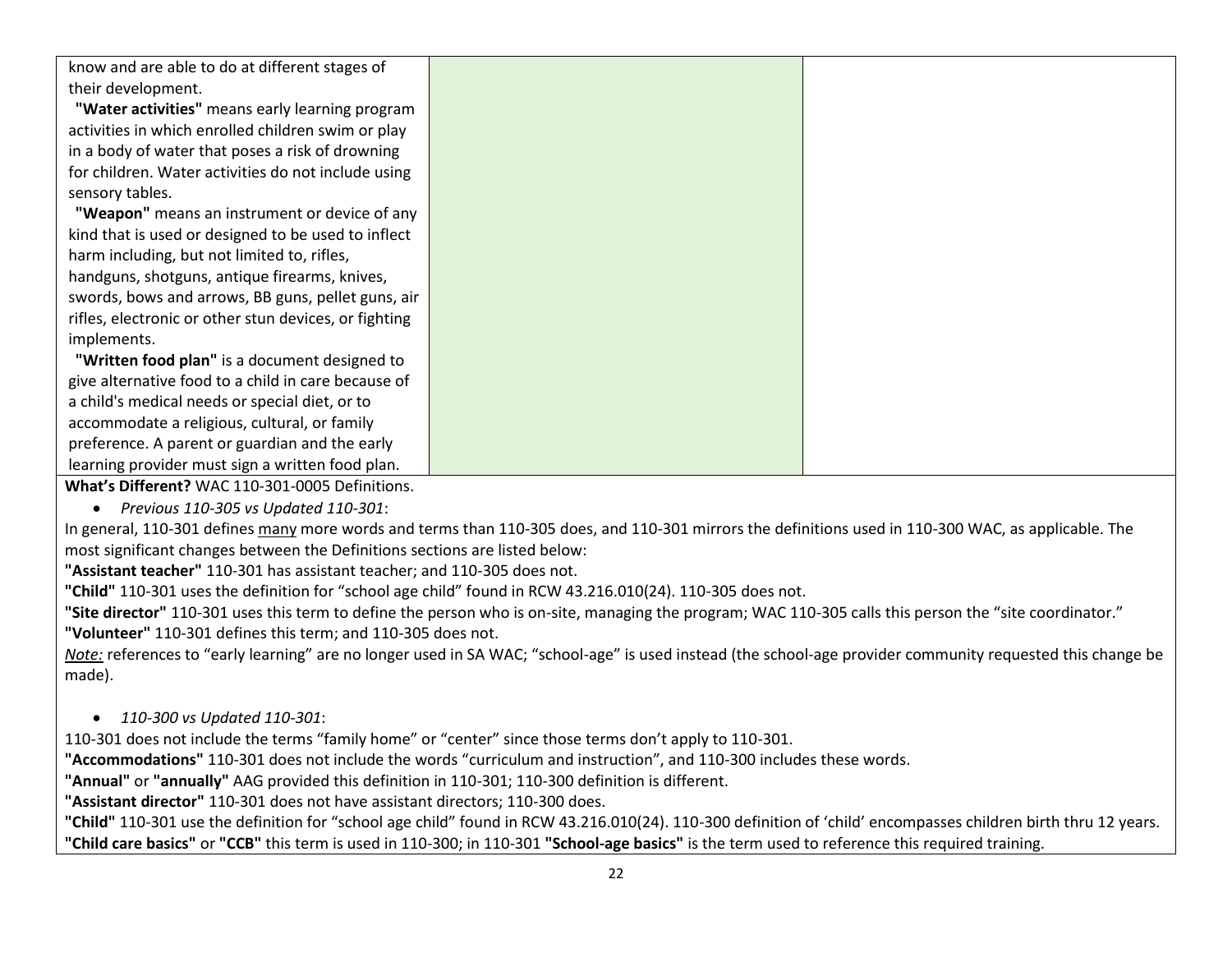**"Curriculum philosophy "** this term is used in 110-300. In 110-301, **"Program philosophy"** is used. **"Director"** this term is used in 110-300 to define the person in charge of the overall management of the program facility and operation. In 110-301, **"Program Director"** is the person in charge of the overall management of the program facility and operation. For school-age programs, the program director is not responsible for being on-site at the program, unless the program director is filling in for an on-site role. **"Disaster" 110**-301 defines this term; 110-300 does not. **"Early achievers" 110**-300 defines this term; 110-301 does not, because Early Achievers is not available to school-age programs at this time. **"Early childhood education (ECE) initial certificate, short certificate, and state certificate"** 110-300 defines these terms; 110-301 does not because these certificates are not required for school-age providers." **"Equivalency"** 110-300 defines this term; 110-301 does not because the term is not used in 110-301. **"Facility Licensing Compliance Agreement (FLCA)"** 110-301 defines this term; 110-300 does not. **"Household member"** 110-300 defines this term; 110-301 does not because the term is not used in 110-301. **"Inspection report"** 110-301 defines this term; 110-300 does not. **"Infant"** 110-300 defines this term; 110-301 does not because the term is not used in 110-301. **"Preschool-age children"** 110-300 defines this term; 110-301 does not because the term is not used in 110-301. **"Program director"** is used in 110-301; 110-300 uses the term "**Director"**. **"Program philosophy"** is used in 110-301; 110-300 uses the term "**Curriculum philosophy"**. **"Program supervisor"** 110-300 defines this term; 110-301 does not because the term is not used in 110-301. **"School-age child"** 110-301 uses the definition for "school age child" found in RCW 43.216.010(24). 110-300 does not. **"School-age basics"** this term is used in 110-301; in 110-300 **"Child care basics"** or **"CCB"** is the term used to reference this required training. **"Site director"** is used in 110-301; 110-300 does not use the term. **"Sleeping equipment"** 110-300 defines this term; 110-301 does not, because school-age providers are not required to have sleeping equipment.

**"Strengthening families program self-assessment** 110-300 defines this term; 110-301 does not, because the this is not required for school-age programs. **"Toddler"** is used in 110-301; 110-300 does not use the term.

**"Tummy time"** is used in 110-301; 110-300 does not use the term.

**"Walking independently"** is used in 110-301; 110-300 does not use the term.

| <b>Intent and Authority</b>                                                      |                                                  |                                                |  |
|----------------------------------------------------------------------------------|--------------------------------------------------|------------------------------------------------|--|
| Updated School-Age 110-301 WAC<br>Previous School-Age 110-305 WAC<br>110-300 WAC |                                                  |                                                |  |
| WAC 110-300-0010 License required.                                               | WAC 110-301-0010 License required.               | WAC 110-305-1000 License required.             |  |
| (1) An individual or entity that provides child                                  | (1) An individual or entity that operates a      | (1) A school-age program that provides child   |  |
| care and early learning services for a group of                                  | school-age program must be licensed by the       | care for children must be licensed by the      |  |
| children, birth through twelve years of age, must                                | Department as a school-age program, pursuant to  | department unless exempt under RCW             |  |
| be licensed by the department, pursuant to RCW                                   | RCW 43.216.295, unless exempt under RCW          | 43.215.010(2).                                 |  |
| 43.216.295, unless exempt under RCW                                              | 43.216.010(2) and WAC 110-301-0025.              | (2) A child care program claiming an exemption |  |
| 43.216.010(2) and WAC 110-300-0025.                                              | (2) The department must not license a            | must provide to the department proof that they |  |
| (2) The department must not license a                                            | department employee or a member of the           | qualify for an exemption using a department    |  |
| department employee or a member of the                                           | employee's household if the employee is involved | approved form.                                 |  |
| employee's household if the employee is involved                                 | directly, or in an administrative or supervisory |                                                |  |
|                                                                                  | capacity, in the:                                |                                                |  |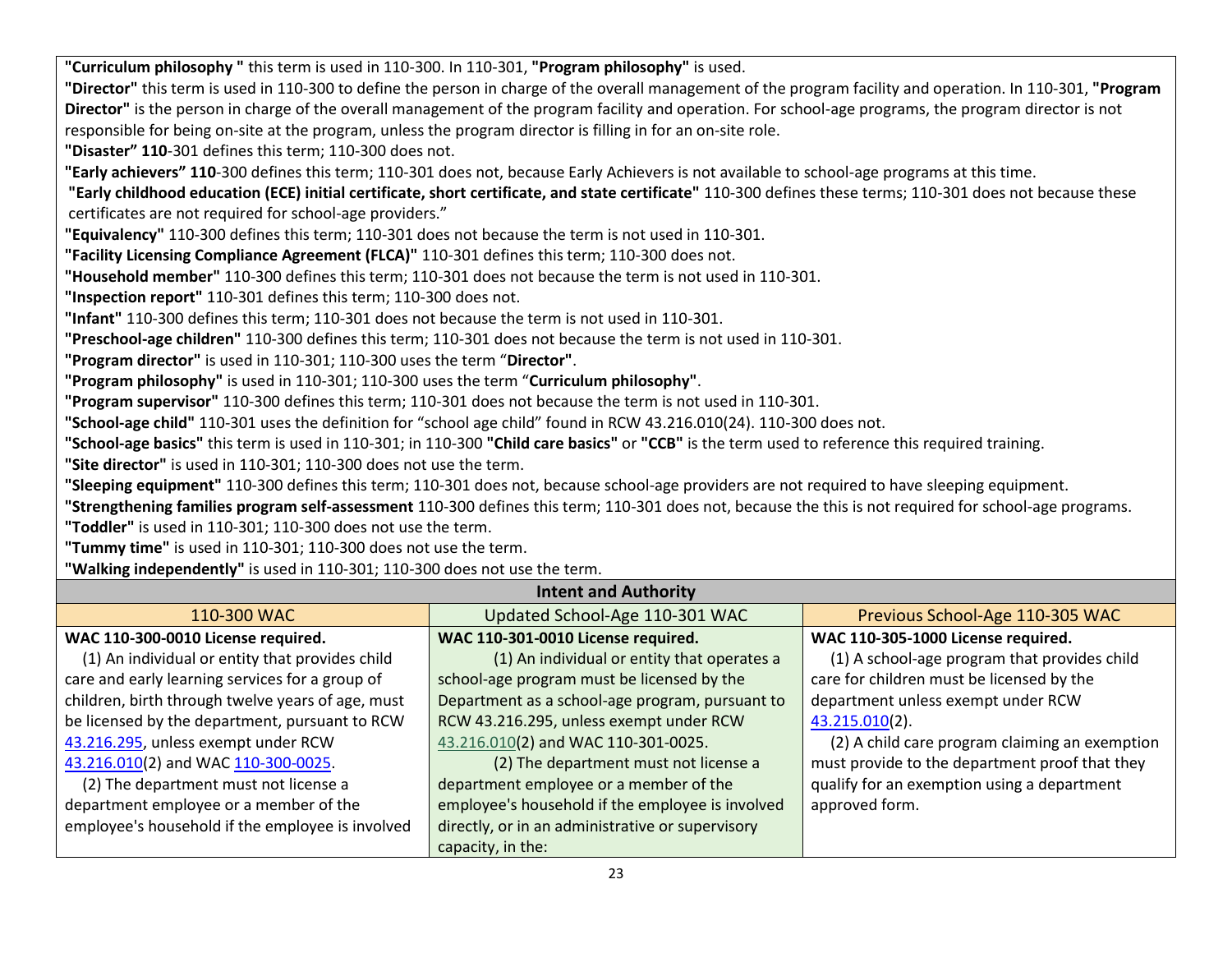| directly, or in an administrative or supervisory     | (a) Licensing process;                                                                                                                           |                                 |
|------------------------------------------------------|--------------------------------------------------------------------------------------------------------------------------------------------------|---------------------------------|
| capacity in the:                                     | (b) Placement of a child in a licensed                                                                                                           |                                 |
| (a) Licensing process;                               | school-age program; or                                                                                                                           |                                 |
| (b) Placement of a child in a licensed early         | (c) Authorization of payment for the child                                                                                                       |                                 |
| learning program; or                                 | in care.                                                                                                                                         |                                 |
| (c) Authorization of payment for the child in        |                                                                                                                                                  |                                 |
| care.                                                |                                                                                                                                                  |                                 |
| (3) A license is required when an individual         |                                                                                                                                                  |                                 |
| provides child care and early learning services in   |                                                                                                                                                  |                                 |
| his or her family home:                              |                                                                                                                                                  |                                 |
| (a) Outside the child's home on a regular and        |                                                                                                                                                  |                                 |
| ongoing basis for one or more children not related   |                                                                                                                                                  |                                 |
| to the licensee; or                                  |                                                                                                                                                  |                                 |
| (b) For preschool age children for more than         |                                                                                                                                                  |                                 |
| four hours a day.                                    |                                                                                                                                                  |                                 |
| As used in this chapter, "not related" means not     |                                                                                                                                                  |                                 |
| any of the relatives listed in RCW 43.216.010        |                                                                                                                                                  |                                 |
| $(2)(a)$ .                                           |                                                                                                                                                  |                                 |
| (4) The department may license a center located      |                                                                                                                                                  |                                 |
| in a private family residence when the portion of    |                                                                                                                                                  |                                 |
| the residence accessible to children is:             |                                                                                                                                                  |                                 |
| (a) Used exclusively for children during the         |                                                                                                                                                  |                                 |
| center's operating hours or when children are in     |                                                                                                                                                  |                                 |
| care; or                                             |                                                                                                                                                  |                                 |
| (b) Separate from the family living quarters.        |                                                                                                                                                  |                                 |
| What's Different? WAC 110-301-0010 License required. |                                                                                                                                                  |                                 |
|                                                      | Previous 110-305 vs Updated 110-301: Previous 110-305 does not include info about the dept 'must not certify employee'; this info is included in |                                 |
| Updated 110-301.                                     |                                                                                                                                                  |                                 |
| 110-300 vs Updated 110-301: Same rule.               |                                                                                                                                                  |                                 |
| <b>Intent and Authority</b>                          |                                                                                                                                                  |                                 |
| 110-300 WAC                                          | Updated School-Age 110-301 WAC                                                                                                                   | Previous School-Age 110-305 WAC |
| WAC 110-300-0015 Licensee absence.                   | WAC 110-301-0015 Program director and site                                                                                                       | No Previous rule.               |
| (1) In a family home early learning program, the     | director simultaneous absence.                                                                                                                   |                                 |
| licensee must have a written plan for when the       | (1) The licensee must have a written plan                                                                                                        |                                 |
| licensee will be absent but the program remains      | for when the program director and site director                                                                                                  |                                 |
| open for the care of children. If a family home      | will be simultaneously absent but the program                                                                                                    |                                 |
| licensee is absent more than ten consecutive         | remains open for the care of children. If the                                                                                                    |                                 |
| operating days, the licensee must submit a written   | program director and site director are                                                                                                           |                                 |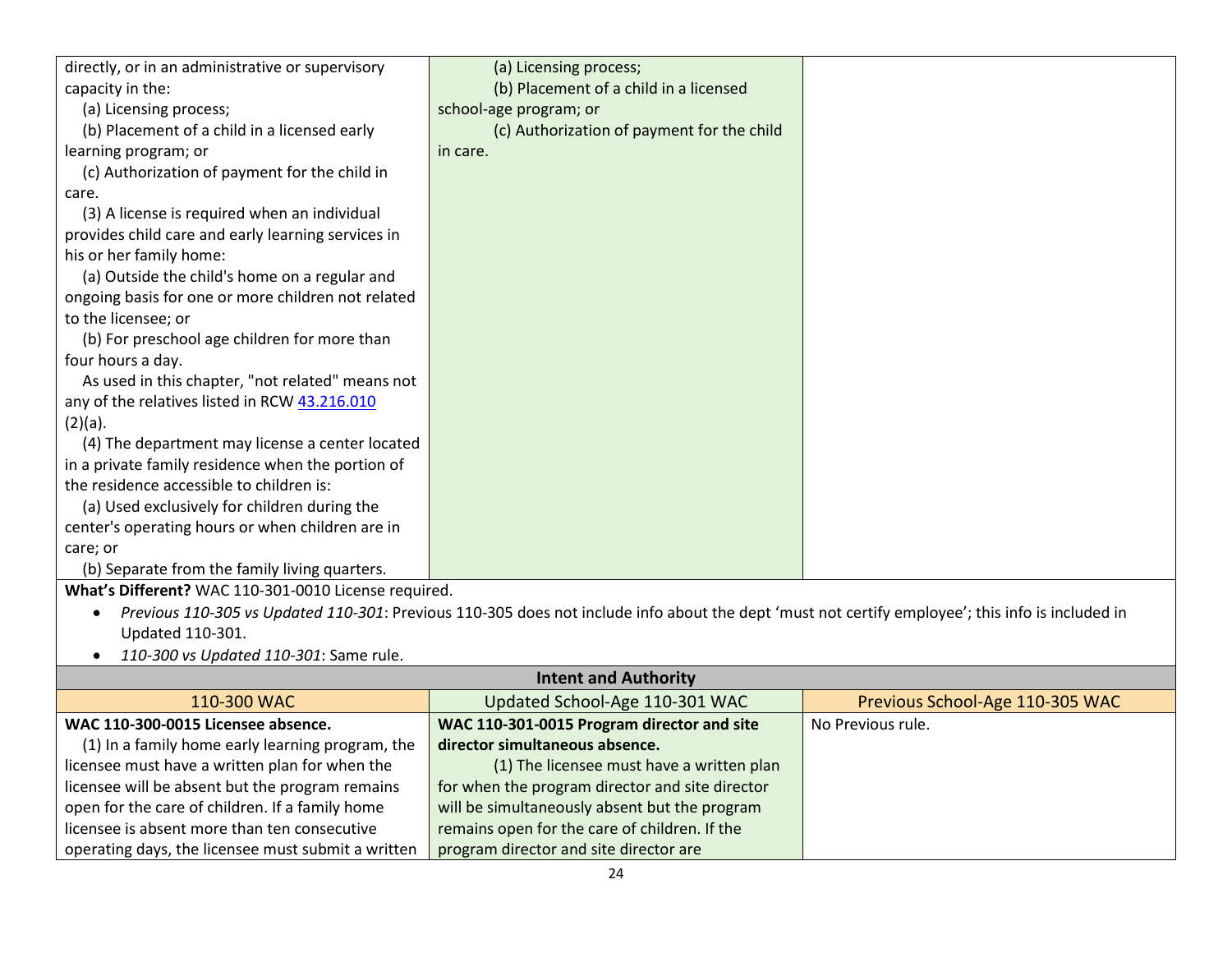| notification to the department and each child's     | simultan  |
|-----------------------------------------------------|-----------|
| parent or guardian at least two business days prior | consecut  |
| to the planned absence.                             | must sub  |
| (2) In a center early learning program, the         | departm   |
| licanses must have a written plan for when the      | loast two |

licensee must have a written plan for when the director, assistant director, and program supervisor will be simultaneously absent but the program remains open for the care of children. If the director, assistant director, and program supervisor are simultaneously absent for more than ten consecutive operating days, an early learning provider must submit a written notification to the department and each child's parent or guardian at least two business days prior to the planned absence.

(3) A written notification under this section must include the following information:

(a) The time period of the absence;

(b) Emergency contact information for the absent early learning provider; and

(c) A written plan for program staff to follow that includes:

(i) A staffing plan that meets child-to-staff ratios;

(ii) Identification of a lead teacher to be present and in charge;

(iii) Early learning program staff roles and responsibilities;

(iv) How each child's needs will be met during the absence; and

(v) The responsibility for meeting licensing requirements.

(4) If a facility licensing compliance agreement (FLCA) is developed as a result of early learning program staff failing to comply with licensing regulations during an absence described in this section, an early learning provider must:

eously absent for more than ten ive operating days, a school-age provider mit a written notification to the ent and each child's parent or guardian at least two business days prior to the planned absence.

(2) A written notification under this section must include the following information:

(a) The time period of the absence;

(b) Emergency contact information for the absent school-age provider; and

(c) A written plan for program staff to follow that includes:

(i) A staffing plan that meets child-to-staff ratios;

(ii) Identification of a lead teacher to be present and in charge;

(iii) School-age program staff roles and responsibilities;

(iv) How each child's needs will be met during the absence; and

(v) The responsibility for meeting licensing requirements.

(3) If a school-age program fails to comply with licensing regulations during an absence described in this section, the school-age provider must:

(a) Retrain school-age program staff on the requirements of the rules noted on the Inspection Report; and

(b) Document that the retraining occurred.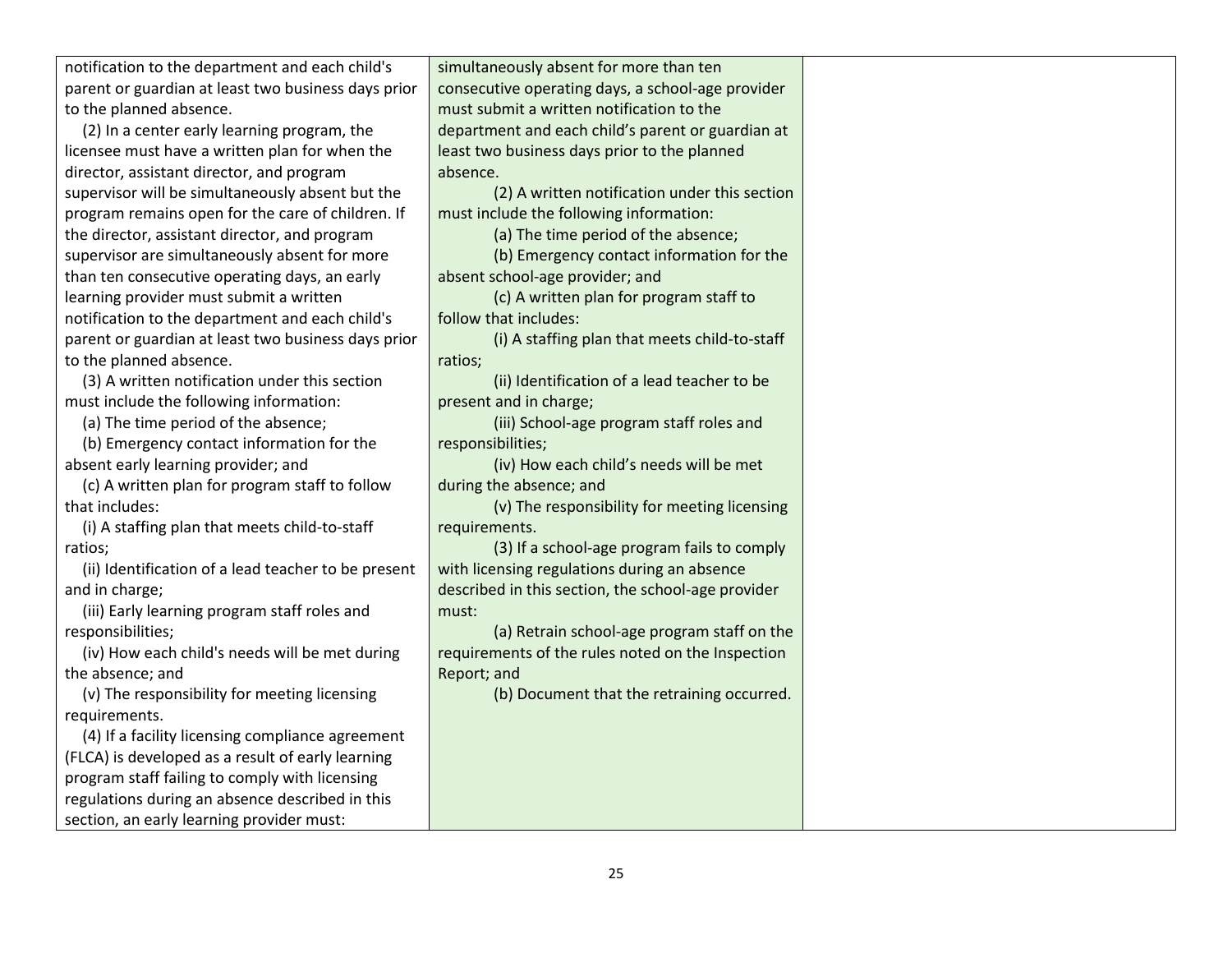| (a) Retrain early learning program staff on the                                             |                                                         |                                 |
|---------------------------------------------------------------------------------------------|---------------------------------------------------------|---------------------------------|
| foundational quality standards documented on the                                            |                                                         |                                 |
| FLCA; and                                                                                   |                                                         |                                 |
| (b) Document that the retraining occurred.                                                  |                                                         |                                 |
| What's Different? WAC 110-301-0015 Program director and site director simultaneous absence. |                                                         |                                 |
| Previous 110-305 vs Updated 110-301: No Licensee Absence rule in previous 110-305.          |                                                         |                                 |
| 110-300 vs Updated 110-301: Same rule.                                                      |                                                         |                                 |
|                                                                                             | <b>Intent and Authority</b>                             |                                 |
| 110-300 WAC                                                                                 | Updated School-Age 110-301 WAC                          | Previous School-Age 110-305 WAC |
| WAC 110-300-0016 Inactive status - Voluntary                                                | WAC 110-301-0016 Inactive status - Voluntary            | No previous rule.               |
| and temporary closure.                                                                      | and temporary closure.                                  |                                 |
| (1) If a center or family home licensee plans to                                            | (1) If a school-age licensee plans to                   |                                 |
| temporarily close their early learning program for                                          | temporarily close their school-age program for          |                                 |
| more than thirty calendar days, and this closure is                                         | more than thirty calendar days, and this closure is     |                                 |
| a departure from the program's regular schedule,                                            | a departure from the program's regular schedule,        |                                 |
| an early learning provider must submit a                                                    | a school-age provider must submit a notification to     |                                 |
| notification to go on inactive status to the                                                | go on inactive status to the department at least        |                                 |
| department at least two business days prior to the                                          | two business days prior to the planned closure.         |                                 |
| planned closure. Notifications for inactive status                                          | Notifications for inactive status must include:         |                                 |
| must include:                                                                               | (a) The date the school-age program will                |                                 |
| (a) The date the early learning program will                                                | cease operating;                                        |                                 |
| cease operating;                                                                            | (b) The reasons why the licensee is going               |                                 |
| (b) The reasons why the licensee is going on                                                | on inactive status; and                                 |                                 |
| inactive status; and                                                                        | (c) A projected date the school-age                     |                                 |
| (c) A projected date the early learning program                                             | program will reopen.                                    |                                 |
| will reopen.                                                                                | (2) The requirements of this section do not             |                                 |
| (2) The requirements of this section do not                                                 | apply to licensed school-age programs that have         |                                 |
| apply to licensed early learning programs that have                                         | temporary closures beyond thirty calendar days as       |                                 |
| temporary closures beyond thirty calendar days as                                           | part of their regular schedule, such as programs        |                                 |
| part of their regular schedule, such as programs                                            | based on the school year or seasonal occupation.        |                                 |
| based on the school year or seasonal occupation.                                            | (3) A licensee may not request inactive                 |                                 |
| (3) A licensee may not request inactive status                                              | status during their first initial licensing period (six |                                 |
| during their first initial licensing period (six                                            | months) unless for an emergency.                        |                                 |
| months) unless for an emergency.                                                            | (4) A school-age provider must inform                   |                                 |
| (4) An early learning provider must inform                                                  | parents and guardians that the program will             |                                 |
| parents and guardians that the program will                                                 | temporarily close.                                      |                                 |
| temporarily close.                                                                          | (5) A school-age provider is responsible for            |                                 |
|                                                                                             | notifying the department of changes to program          |                                 |
|                                                                                             |                                                         |                                 |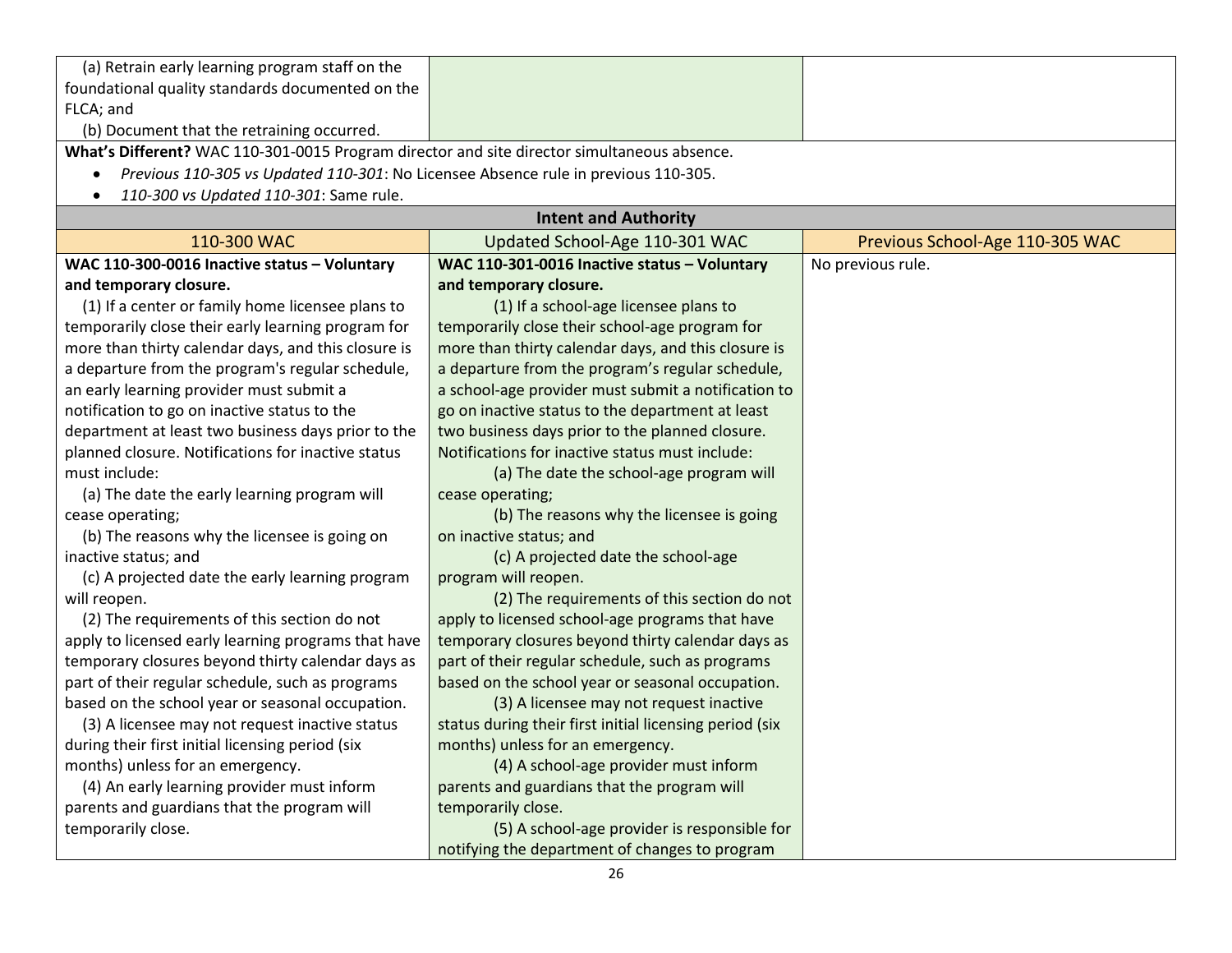(5) An early learning provider is responsible for notifying the department of changes to program status including voluntary closures, new household members or staff, or other program changes. Program status updates must also be completed in the department's electronic system.

(6) Background check rules in chapte[r 110-06](https://apps.leg.wa.gov/wac/default.aspx?cite=110-06) WAC, including allegations of child abuse or neglect, will remain in effect during inactive status.

(7) After receiving a notice of inactive status, the department will:

(a) Place the license on inactive status;

(b) Inform the licensee that the license is inactive; and

(c) Notify the following programs of the inactive status:

(i) The department's child care subsidy programs;

(ii) USDA Child and Adult Care Food Program (CACFP); and

(iii) Early achievers, ECEAP, Head Start Grantee, and child care aware of Washington.

(8) A licensee is still responsible for maintaining annual compliance requirements during inactive status pursuant to RCW [43.216.305.](http://app.leg.wa.gov/RCW/default.aspx?cite=43.216.305)

(9) If inactive status exceeds six months within a twelve-month period, the department must close the license for failing to comply with RCW [43.216.305\(](http://app.leg.wa.gov/RCW/default.aspx?cite=43.216.305)2). The licensee must reapply for licensing pursuant to RC[W 43.216.305\(](http://app.leg.wa.gov/RCW/default.aspx?cite=43.216.305)3).

(10) The department may pursue enforcement actions after three failed attempts to monitor an early learning program if:

(a) The early learning provider has not been available to permit the monitoring visits;

(b) The monitoring visits were attempted within a three-month time period; and

status including voluntary closures, new staff, or other program changes. Program status updates must also be completed in the department's electronic system.

(6) Background check rules in chapter 110- 06 WAC, including allegations of child abuse or neglect, will remain in effect during inactive status.

(7) After receiving a notice of inactive status, the department will:

(a) Place the license on inactive status;

(b) Inform the licensee that the license is inactive; and

(c) Notify the following programs of the inactive status:

(i) The department's child care subsidy programs;

(ii) CACFP; and

(iii) Child Care Aware of Washington.

(8) A licensee is still responsible for maintaining annual compliance requirements during inactive status pursuant to RCW **[43.216.305](http://app.leg.wa.gov/RCW/default.aspx?cite=43.216.305)**.

(9) If inactive status exceeds six months within a twelve-month period, the department must close the license. The licensee must reapply for licensing pursuant to RCW **[43.216.305](http://app.leg.wa.gov/RCW/default.aspx?cite=43.216.305)**(3).

(10) The department may pursue enforcement actions after three failed attempts to monitor a school-age program if the:

(a) School-age provider has not been available to permit the monitoring visits;

(b) Monitoring visits were attempted within a three-month time period; and

(c) Department attempted to contact the provider by phone during the third attempted visit while still on the school-age program premises.

(11) When a licensee is ready to reopen after a temporary closure, the licensee must notify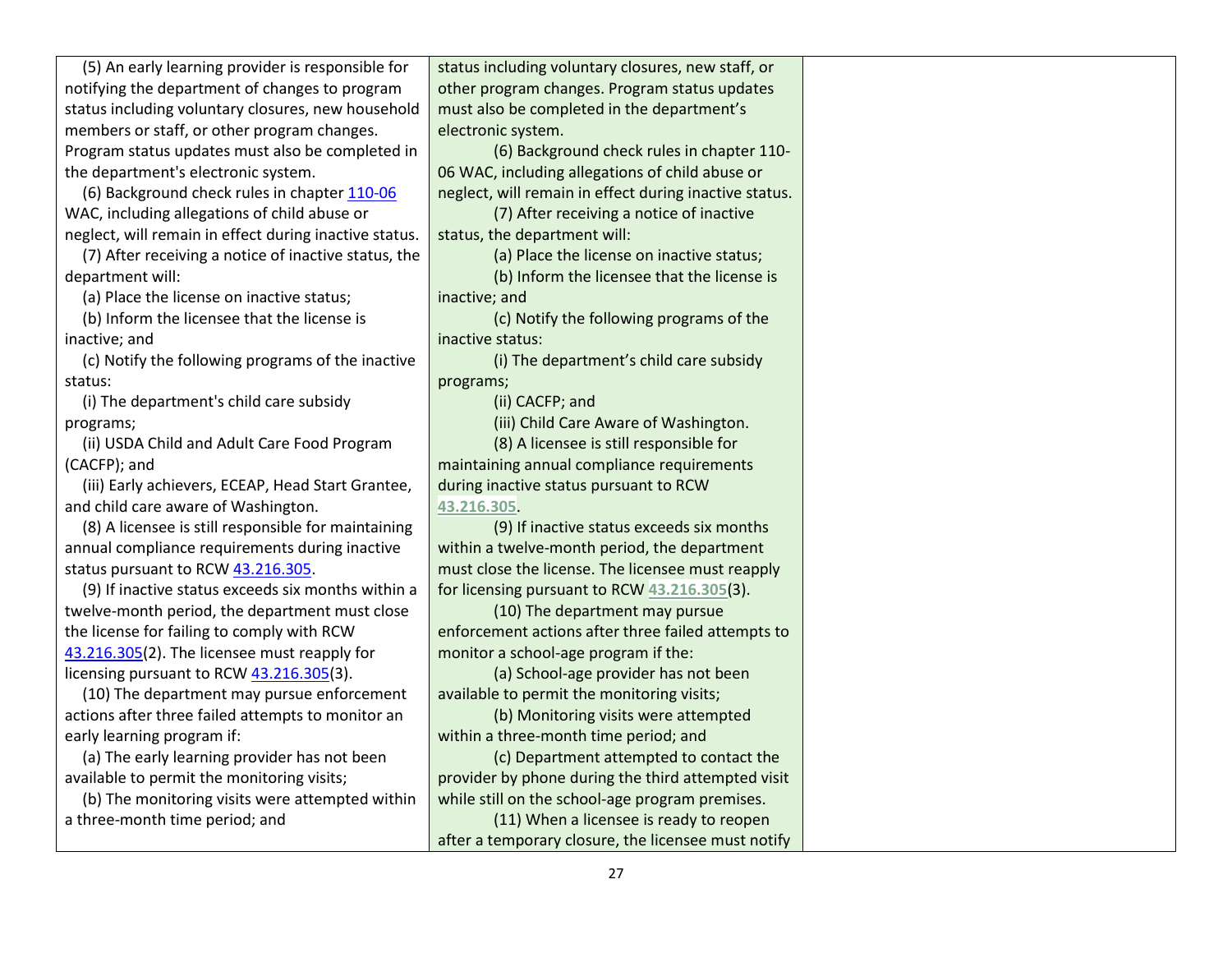| (c) The department attempted to contact the<br>provider by phone during the third attempted visit<br>while still on the early learning premises.<br>(11) When a licensee is ready to reopen after a<br>temporary closure, the licensee must notify the<br>department in writing. After receiving notice of the<br>intent to reopen, the department will:<br>(a) Conduct a health and safety visit of the early<br>learning program within ten business days to<br>determine that the provider is in compliance with<br>this chapter;<br>(b) Activate the license and inform the licensee<br>that the license is active; and<br>(c) Notify the following programs of the active<br>status:<br>(i) The department's child care subsidy<br>programs;<br>(ii) CACFP; and<br>(iii) Early achievers, ECEAP, Head Start Grantee, | the department in writing. After receiving notice of<br>the intent to reopen, the department will:<br>(a) Conduct a health and safety visit of the<br>school-age program within ten business days to<br>determine that the provider is in compliance with<br>this chapter;<br>(b) Activate the license and inform the<br>licensee that the license is active; and<br>(c) Notify the following programs of the<br>active status:<br>(i) The department's child care subsidy<br>programs;<br>(ii) CACFP; and<br>(iii) Child Care Aware of Washington. |                                                    |
|---------------------------------------------------------------------------------------------------------------------------------------------------------------------------------------------------------------------------------------------------------------------------------------------------------------------------------------------------------------------------------------------------------------------------------------------------------------------------------------------------------------------------------------------------------------------------------------------------------------------------------------------------------------------------------------------------------------------------------------------------------------------------------------------------------------------------|-----------------------------------------------------------------------------------------------------------------------------------------------------------------------------------------------------------------------------------------------------------------------------------------------------------------------------------------------------------------------------------------------------------------------------------------------------------------------------------------------------------------------------------------------------|----------------------------------------------------|
| and child care aware of Washington.                                                                                                                                                                                                                                                                                                                                                                                                                                                                                                                                                                                                                                                                                                                                                                                       |                                                                                                                                                                                                                                                                                                                                                                                                                                                                                                                                                     |                                                    |
| What's Different? WAC 110-301-0016 Inactive status - Voluntary and temporary closure.<br>Previous 110-305 vs Updated 110-301: No In-active rule in previous 110-305.<br>110-300 vs Updated 110-301: Same rule, except difference in who DCYF will contact when provider goes in-active and returns to active status [see<br>$(7)(c)(iii)$ and $(11)(c)(iii)$ ].                                                                                                                                                                                                                                                                                                                                                                                                                                                           |                                                                                                                                                                                                                                                                                                                                                                                                                                                                                                                                                     |                                                    |
| <b>Intent and Authority</b>                                                                                                                                                                                                                                                                                                                                                                                                                                                                                                                                                                                                                                                                                                                                                                                               |                                                                                                                                                                                                                                                                                                                                                                                                                                                                                                                                                     |                                                    |
| 110-300 WAC                                                                                                                                                                                                                                                                                                                                                                                                                                                                                                                                                                                                                                                                                                                                                                                                               | Updated School-Age 110-301 WAC                                                                                                                                                                                                                                                                                                                                                                                                                                                                                                                      | Previous School-Age 110-305 WAC                    |
| WAC 110-300-0020 Unlicensed programs.                                                                                                                                                                                                                                                                                                                                                                                                                                                                                                                                                                                                                                                                                                                                                                                     | WAC 110-301-0020 Unlicensed programs.                                                                                                                                                                                                                                                                                                                                                                                                                                                                                                               | WAC 110-3050-8350 Providing unlicensed care -      |
| (1) If the department suspects that an individual                                                                                                                                                                                                                                                                                                                                                                                                                                                                                                                                                                                                                                                                                                                                                                         | (1) If the department suspects that an                                                                                                                                                                                                                                                                                                                                                                                                                                                                                                              | Notice.                                            |
| or agency suspected of providing unlicensed child                                                                                                                                                                                                                                                                                                                                                                                                                                                                                                                                                                                                                                                                                                                                                                         | individual or agency is operating an unlicensed                                                                                                                                                                                                                                                                                                                                                                                                                                                                                                     | (1) If the department determines that an           |
| care, the department must follow the                                                                                                                                                                                                                                                                                                                                                                                                                                                                                                                                                                                                                                                                                                                                                                                      | school-age program, the department must follow                                                                                                                                                                                                                                                                                                                                                                                                                                                                                                      | individual is providing unlicensed child care, the |
| requirements of RCW 43.216.360.                                                                                                                                                                                                                                                                                                                                                                                                                                                                                                                                                                                                                                                                                                                                                                                           | the requirements of RCW 43.216.360.                                                                                                                                                                                                                                                                                                                                                                                                                                                                                                                 | department will send the individual written notice |

(2) If an individual decides to obtain a license, within thirty calendar days from the date of the department's notice in subsection (1) of this section, the individual or agency must submit a written agreement on a department form stating they agree to: (2) If an individual or agency decides to obtain a license, within thirty calendar days from the date of the department's notice in subsection (1) of this section, the individual or agency must submit a written agreement on a department form stating they agree to:

within ten calendar days to explain:

stop providing unlicensed child care;

(a) Why the department suspects that the

individual is providing child care without a license; (b) That a license is required and why; (c) That the individual must immediately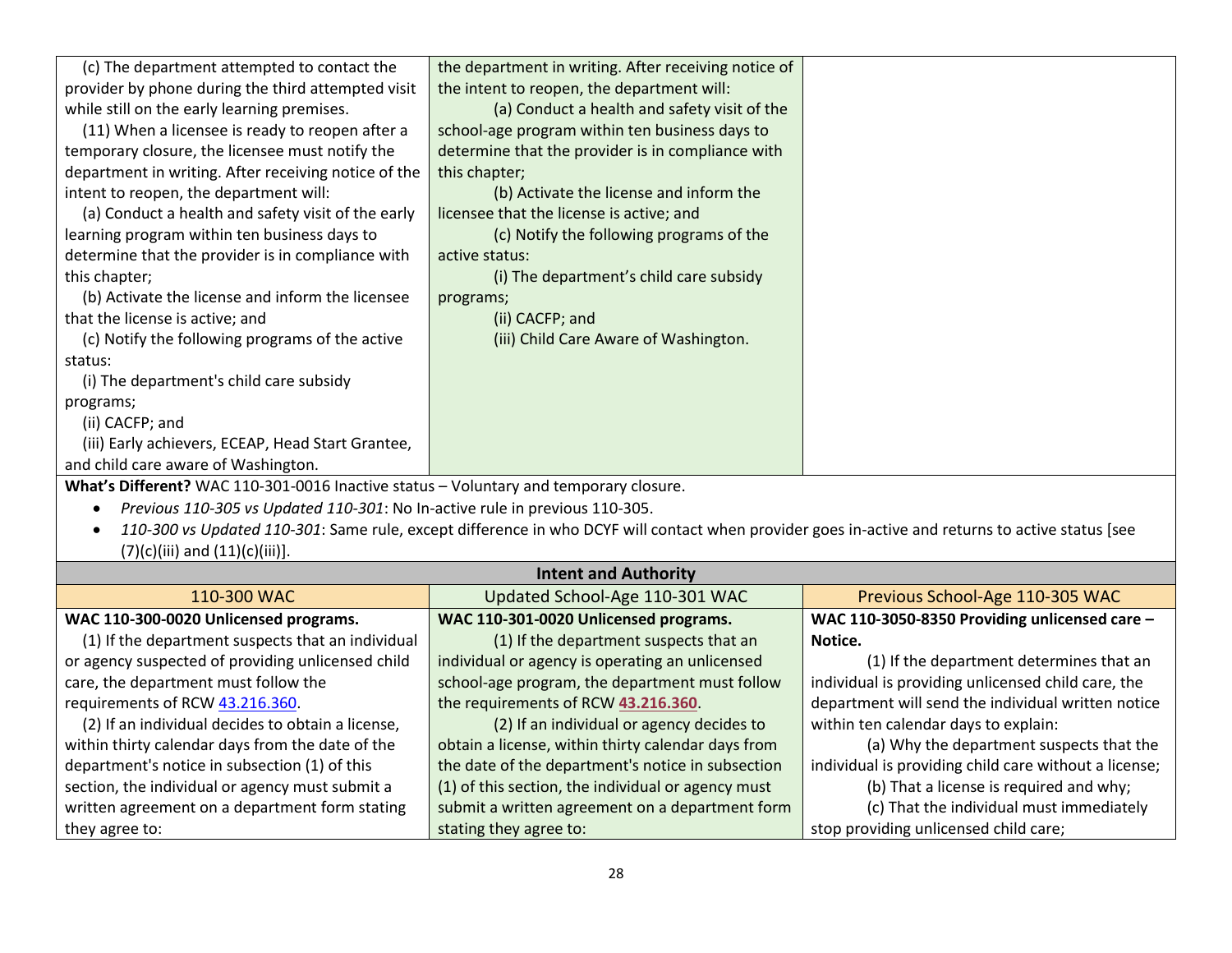(a) Attend and participate in the next available department licensing orientation; and

(b) Submit a licensing application after completing orientation.

(3) The department's written notice under subsection (1) of this section must inform the individual or agency providing unlicensed child care:

(a) That the individual or agency must stop providing child care, pursuant to RCW [43.216.360;](http://app.leg.wa.gov/RCW/default.aspx?cite=43.216.360)

(b) How to respond to the department;

(c) How to apply for a license;

(d) How a fine, if issued, may be suspended or withdrawn if the individual applies for a license;

(e) That the individual has a right to request an adjudicative proceeding (hearing) if a fine is assessed; and

(f) How to ask for a hearing, under chapter [34.05](http://app.leg.wa.gov/RCW/default.aspx?cite=34.05) RCW (Administrative Procedure Act), chapte[r 43.216](http://app.leg.wa.gov/RCW/default.aspx?cite=43.216) RCW, and chapter [110-03](https://apps.leg.wa.gov/wac/default.aspx?cite=110-03) WAC (department hearing rules).

(4) If an individual providing unlicensed child care does not submit an agreement to obtain a license as provided in subsection (2) of this section within thirty calendar days from the date of the department's written notice, the department will post information on its website that the individual is providing child care without a license.

(5) A person providing unlicensed child care:

(a) Will be guilty of a misdemeanor pursuant to RCW [43.216.365;](http://app.leg.wa.gov/RCW/default.aspx?cite=43.216.365) and

(b) May be subject to an injunction pursuant to RCW [43.216.355.](http://app.leg.wa.gov/RCW/default.aspx?cite=43.216.355)

(a) Attend and participate in the next available department licensing orientation; and

(b) Submit a licensing application after completing orientation.

(3) The department's written notice under subsection (1) of this section must inform the individual or agency operating an unlicensed school-age program:

(a) That the individual or agency must stop operating an unlicensed school-age program, pursuant to RCW [43.216.360;](http://app.leg.wa.gov/RCW/default.aspx?cite=43.216.360)

(b) How to respond to the department;

(c) How to apply for a license;

(d) How a fine, if issued, may be suspended or withdrawn if the individual applies for a license;

(e) That the individual has a right to request an adjudicative proceeding (hearing) if a fine is assessed; and

(f) How to ask for a hearing, under chapter [34.05](http://app.leg.wa.gov/RCW/default.aspx?cite=34.05) RCW (Administrative Procedure Act), chapte[r 43.216](http://app.leg.wa.gov/RCW/default.aspx?cite=43.216) RCW, and chapte[r 110-03](https://apps.leg.wa.gov/wac/default.aspx?cite=110-03) WAC (department hearing rules).

(4) If an individual or agency operating an unlicensed school-age program does not submit an agreement to obtain a license as provided in subsection (2) of this section within thirty calendar days from the date of the department's written notice, the department will post information on its website that the individual is operating a schoolage program without a license.

(5) An individual operating an unlicensed school-age program:

(a) Will be guilty of a misdemeanor pursuant to RCW [43.216.365;](http://app.leg.wa.gov/RCW/default.aspx?cite=43.216.365) and

(b) May be subject to an injunction pursuant to RCW [43.216.355.](http://app.leg.wa.gov/RCW/default.aspx?cite=43.216.355)

(d) That if the individual wishes to obtain a license, within thirty calendar days from the date of the department's notice in this subsection (1) the individual must submit a written agreement, on a department form, stating that he or she agrees to:

(i) Attend the next available department child care licensing orientation; and

(ii) Submit a child care licensing application after completing orientation; and

(e) That the department has the authority to issue a fine of two hundred fifty dollars per day for each day that the individual continues to provide child care without a license.

(2) The department's written notice in subsection (1) of this section must inform the individual providing unlicensed child care:

(a) How to respond to the department;

(b) How to apply for a license;

(c) How a fine, if issued, may be suspended or withdrawn if the individual applies for a license;

(d) That the individual has a right to request an adjudicative proceeding (hearing) if a fine is assessed; and

(e) How to ask for a hearing.

(3) If an individual providing unlicensed child care does not submit an agreement to obtain a license as provided in subsection (1)(d) of this section within thirty calendar days from the date of the department's written notice, the department will post information on its website that the individual is providing child care without a license.

**WAC 110-305-8375 Unlicensed care – Fines and other penalties.** 

A person providing unlicensed child care may be: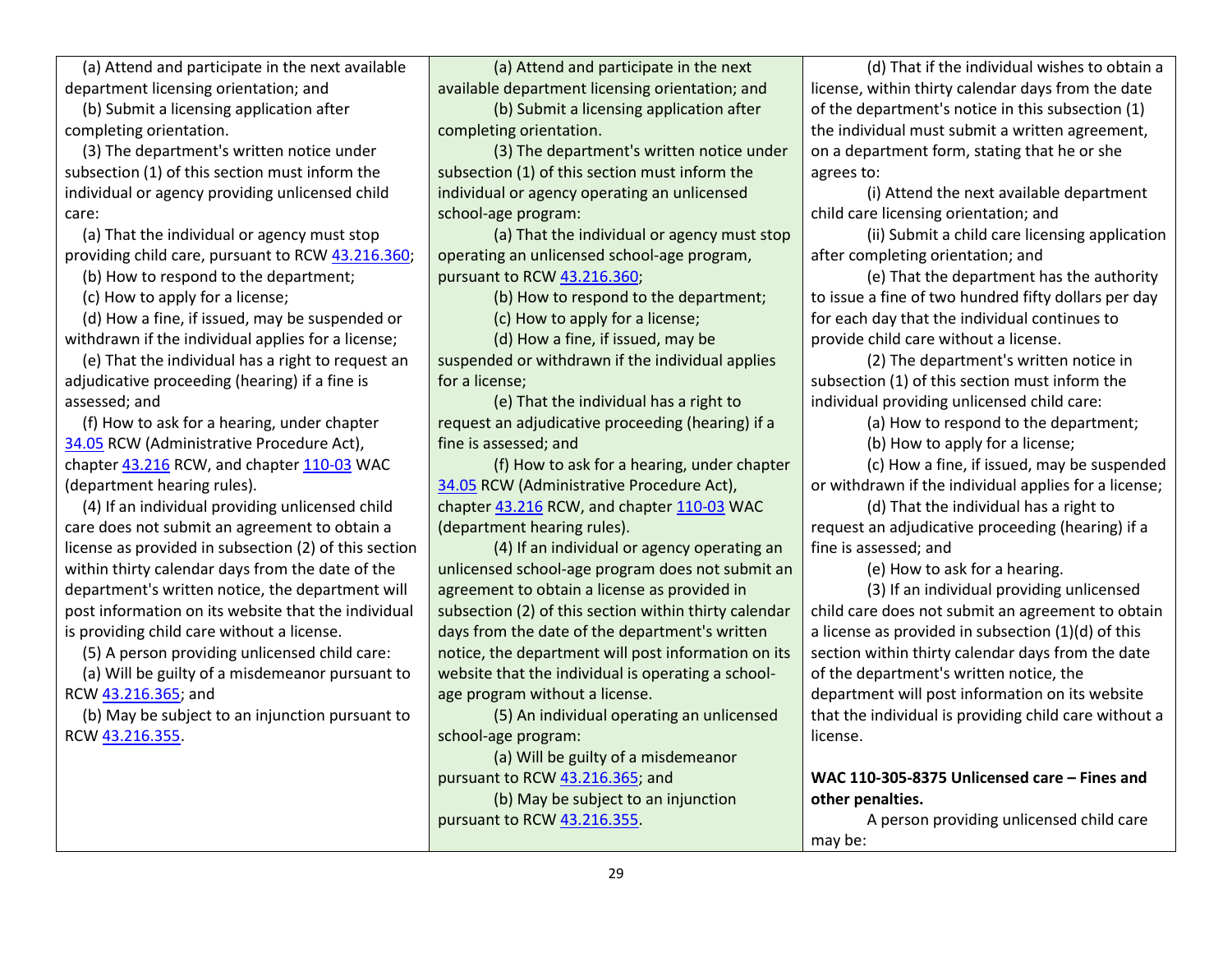|  | (1) Assessed a fine of two hundred fifty            |
|--|-----------------------------------------------------|
|  | dollars a day for each day unlicensed child care is |
|  | provided;                                           |
|  | (2) Guilty of a misdemeanor; or                     |
|  | (3) Subject to an injunction.                       |

**What's Different?** WAC 110-301-0020 Unlicensed programs.

- *Previous 110-305 vs Updated 110-301*: Same info in both versions, except the 110-305 mentions the fine amount of \$250 per day and 110-301 does not mention the fine amount; however 110-301 does state 'the department must follow the requirements of RCW **[43.216.360](http://app.leg.wa.gov/RCW/default.aspx?cite=43.216.360)**
- *110-300 vs Updated 110-301*: Same rule.

| <b>Intent and Authority</b>                                                      |                                                     |                                                     |
|----------------------------------------------------------------------------------|-----------------------------------------------------|-----------------------------------------------------|
| 110-300 WAC<br>Updated School-Age 110-301 WAC<br>Previous School-Age 110-305 WAC |                                                     |                                                     |
| WAC 110-300-0025 Certified and exempt                                            | WAC 110-301-0025 Certified and exempt               | WAC 110-305-1100 Tribal or military regulated or    |
| programs.                                                                        | programs.                                           | operated child care - Certification for payment.    |
| (1) The department must not license a child care                                 | (1) The department must not license a               | (1) A child care program that is regulated          |
| program that is legally exempt from licensing per                                | school-age program that is legally exempt from      | by an Indian tribe or the federal Department of     |
| RCW 43.216.010(2). However, if a child care                                      | licensing pursuant to RCW 43.216.010(2).            | Defense is exempt from licensing.                   |
| program requests to become certified by the                                      | However, if a school-age program requests to        | (2) A tribe or a child care regulated by the        |
| department, the department shall apply all                                       | become certified by the department, the             | federal Department of Defense may request           |
| licensing rules to the otherwise exempt program.                                 | department must apply all licensing rules to the    | certification:                                      |
| In such a case, the department shall apply licensing                             | otherwise exempt program. In such a case, the       | (a) For subsidy payment only; or                    |
| rules equally to licensed and certified child care                               | department must apply licensing rules equally to    | (b) As meeting licensing standards of this          |
| programs.                                                                        | licensed and certified school-age programs.         | chapter.                                            |
| (2) The department may certify an otherwise                                      | (2) The department may certify an                   | (3) A child care program seeking                    |
| exempt child care program for subsidy payment                                    | otherwise exempt school-age program for subsidy     | certification under this section must be located on |
| without further inspection if the program is:                                    | payment without further inspection if the program   | the premises over which the tribe or federal        |
| (a) Licensed by an Indian tribe, band, nation, or                                | is:                                                 | Department of Defense has jurisdiction.             |
| other organized community of Indians, including                                  | (a) Licensed by an Indian tribe, band,              |                                                     |
| an Alaska native village as defined in 43 U.S.C. Sec.                            | nation, or other organized community of Indians,    |                                                     |
| 1602(c), recognized as eligible for services by the                              | including an Alaska native village as defined in 43 |                                                     |
| United States Secretary of the Interior;                                         | U.S.C. Sec. 1602(c), recognized as eligible for     |                                                     |
| (b) Certified by the federal Department of                                       | services by the United States Secretary of the      |                                                     |
| Defense; or                                                                      | Interior;                                           |                                                     |
| (c) Approved by the office of superintendent of                                  | (b) Certified by the DOD; or                        |                                                     |
| public instruction (OSPI).                                                       | (c) Approved by the OSPI.                           |                                                     |
| (3) A child care program exempt from licensing                                   | (3) A school-age program exempt from                |                                                     |
| pursuant to RCW 43.216.010(2) must use the                                       | licensing pursuant to RCW 43.216.010(2) must use    |                                                     |
| department's form to submit their exempt status.                                 | the department's form to submit their exempt        |                                                     |
|                                                                                  | status.<br>$\mathcal{L}$                            |                                                     |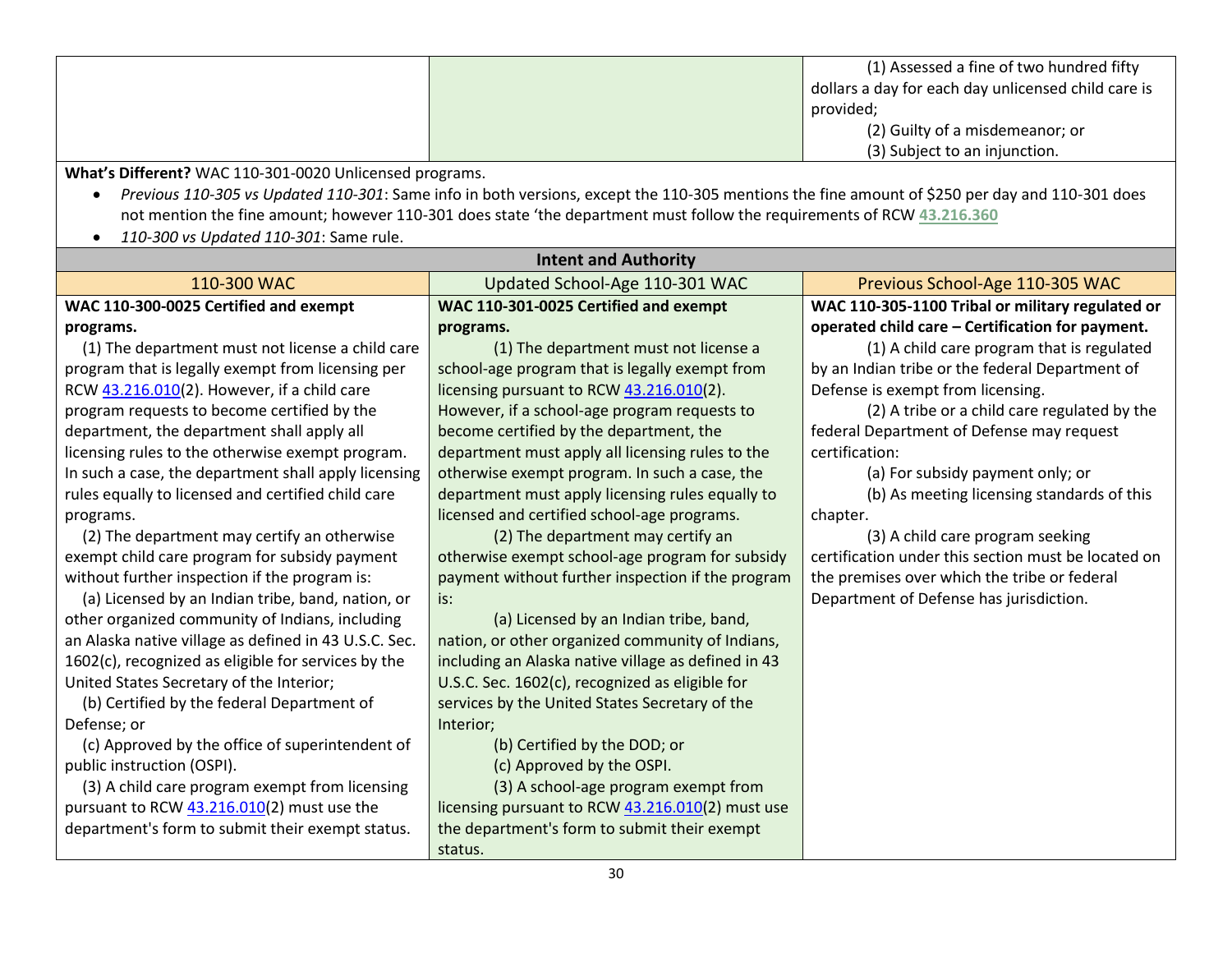| (4) A child care program requesting certification                 | (4) A school-age program requesting                                                                                                                   |                                 |
|-------------------------------------------------------------------|-------------------------------------------------------------------------------------------------------------------------------------------------------|---------------------------------|
| must be located on the premises over which the                    | certification must be located on the premises over                                                                                                    |                                 |
| tribe, federal Department of Defense, or OSPI has                 | which the tribe, DOD, or OSPI has jurisdiction.                                                                                                       |                                 |
| jurisdiction.                                                     | (5) A school-age program regulated by a                                                                                                               |                                 |
| (5) A child care program regulated by a tribe,                    | tribe, DOD, or OSPI may request certification:                                                                                                        |                                 |
| the federal Department of Defense, or OSPI may                    | (a) For subsidy payment only; or                                                                                                                      |                                 |
| request certification:                                            | (b) As meeting foundational quality                                                                                                                   |                                 |
| (a) For subsidy payment only; or                                  | standards of this chapter.                                                                                                                            |                                 |
| (b) As meeting foundational quality standards of                  | (6) The department must not certify a                                                                                                                 |                                 |
| this chapter.                                                     | department employee or a member of their                                                                                                              |                                 |
| (6) The department must not certify a                             | household when the employee is involved directly,                                                                                                     |                                 |
| department employee or a member of their                          | or in an administrative or supervisory capacity, in                                                                                                   |                                 |
| household when the employee is involved directly,                 | the:                                                                                                                                                  |                                 |
| or in an administrative or supervisory capacity, in               | (a) Certification process;                                                                                                                            |                                 |
| the:                                                              | (b) Placement of a child in a certified                                                                                                               |                                 |
| (a) Certification process;                                        | program; or                                                                                                                                           |                                 |
| (b) Placement of a child in a certified program;                  | (c) Authorization of payment for the child                                                                                                            |                                 |
| or                                                                | in care.                                                                                                                                              |                                 |
| (c) Authorization of payment for the child in                     |                                                                                                                                                       |                                 |
| care.                                                             |                                                                                                                                                       |                                 |
| What's Different? WAC 110-301-0025 Certified and exempt programs. |                                                                                                                                                       |                                 |
|                                                                   | Previous 110-305 vs Updated 110-301: Previous 110-305 does not include OSPI or info about the dept 'must not certify employee'; this info is included |                                 |
| in 110-301.                                                       |                                                                                                                                                       |                                 |
| 110-300 vs Updated 110-301: Same rule.                            |                                                                                                                                                       |                                 |
|                                                                   | <b>Intent and Authority</b>                                                                                                                           |                                 |
| 110-300 WAC                                                       | Updated School-Age 110-301 WAC                                                                                                                        | Previous School-Age 110-305 WAC |
| WAC 110-300-0030 Nondiscrimination.                               | WAC 110-301-0030 Nondiscrimination.                                                                                                                   |                                 |
| (1) Early learning programs are defined by state                  | (1) A school-age program is defined by                                                                                                                |                                 |
| law as places of public accommodation that must:                  | state law as places of public accommodation that                                                                                                      |                                 |
| (a) Not discriminate in employment practices or                   | must:                                                                                                                                                 |                                 |
| client services based on race, creed, color, national             | (a) Not discriminate in employment                                                                                                                    |                                 |
| origin, sex, honorably discharged veteran or                      | practices or client services based on race, creed,                                                                                                    |                                 |

(b) Comply with the requirements of the

color, national origin, sex, honorably discharged veteran or military status, marital status, gender, sexual orientation, age, religion, or ability; and

Washington law against discrimination (chapter

[49.60](http://app.leg.wa.gov/RCW/default.aspx?cite=49.60) RCW) and the ADA.

military status, marital status, gender, sexual orientation, age, religion, or ability; and (b) Comply with the requirements of the Washington law against discrimination (chapter

[49.60](http://app.leg.wa.gov/RCW/default.aspx?cite=49.60) RCW) and the ADA.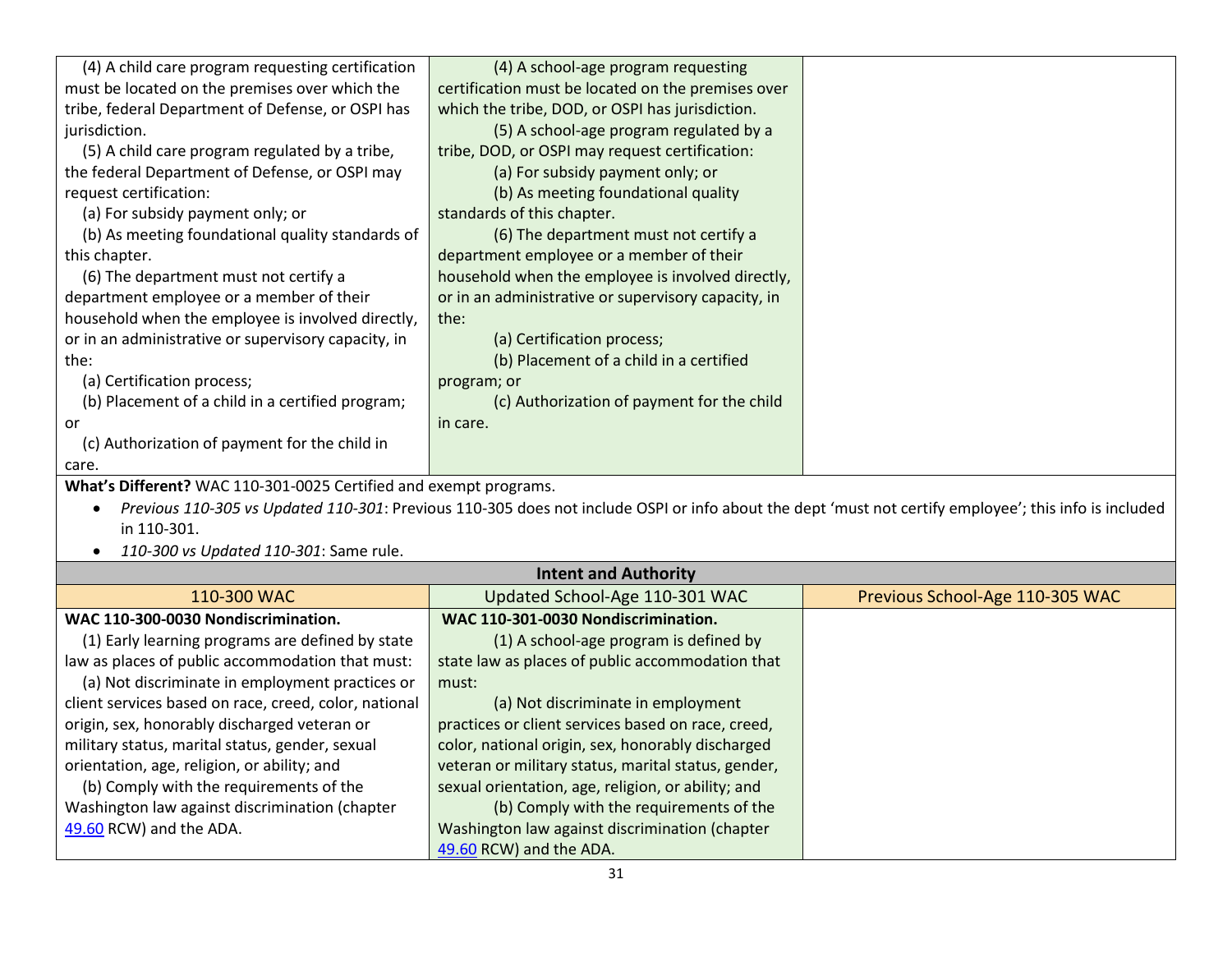| (2) An early learning program must have a                                                        | (2) A school-age program must have a               |                                 |
|--------------------------------------------------------------------------------------------------|----------------------------------------------------|---------------------------------|
| written nondiscrimination policy addressing at                                                   | written nondiscrimination policy addressing at     |                                 |
| least the factors listed in subsection (1) of this                                               | least the factors listed in subsection (1) of this |                                 |
| section.                                                                                         | section.                                           |                                 |
| What's Different? WAC 110-301-0030 Nondiscrimination.                                            |                                                    |                                 |
| Previous 110-305 vs Updated 110-301: No nondiscrimination rule in Previous 110-305.<br>$\bullet$ |                                                    |                                 |
| 110-300 vs Updated 110-301: Same rule.                                                           |                                                    |                                 |
|                                                                                                  | <b>Intent and Authority</b>                        |                                 |
| 110-300 WAC                                                                                      | Updated School-Age 110-301 WAC                     | Previous School-Age 110-305 WAC |
| No previous rule.                                                                                | WAC 110-301-0035 Department access to              | No previous rule.               |
|                                                                                                  | agency premises, records, programs, and staff.     |                                 |
|                                                                                                  | (1) Pursuant to RCW 43.216.250(8), an              |                                 |
|                                                                                                  | applicant or school-age program must grant         |                                 |
|                                                                                                  | reasonable access to the department during the     |                                 |
|                                                                                                  | program's hours of operation for the purpose of    |                                 |
|                                                                                                  | announced or unannounced inspections.              |                                 |
|                                                                                                  | (a) Applicants, licensees, and school-age          |                                 |
|                                                                                                  | program staff must allow the department's          |                                 |
|                                                                                                  | authorized staff to inspect the indoor and         |                                 |
|                                                                                                  | outdoor licensed space and any adjacent            |                                 |
|                                                                                                  | enclosures, areas, spaces, substances,             |                                 |
|                                                                                                  | machinery, or devices that may directly impact     |                                 |
|                                                                                                  | the health, safety, or well-being of enrolled      |                                 |
|                                                                                                  | children to verify compliance with the             |                                 |
|                                                                                                  | requirements of this chapter and chapter 43.216    |                                 |
|                                                                                                  | RCW. However, under RCW 43.216.250 (2)(b),         |                                 |
|                                                                                                  | department licensors are authorized to inspect     |                                 |
|                                                                                                  | only health, safety, and quality standards that do |                                 |
|                                                                                                  | not relate to the physical facility for school-age |                                 |
|                                                                                                  | programs operating in facilities used by public or |                                 |
|                                                                                                  | private schools.                                   |                                 |
|                                                                                                  | (b) For the purposes of this chapter               |                                 |
|                                                                                                  | "hours of operation" means the hours of the day    |                                 |
|                                                                                                  | that a licensee offers school-age program          |                                 |
|                                                                                                  | services as reported to the department on the      |                                 |
|                                                                                                  | license application or modification paperwork, or  |                                 |
|                                                                                                  | as indicated in the parent or guardian handbook.   |                                 |